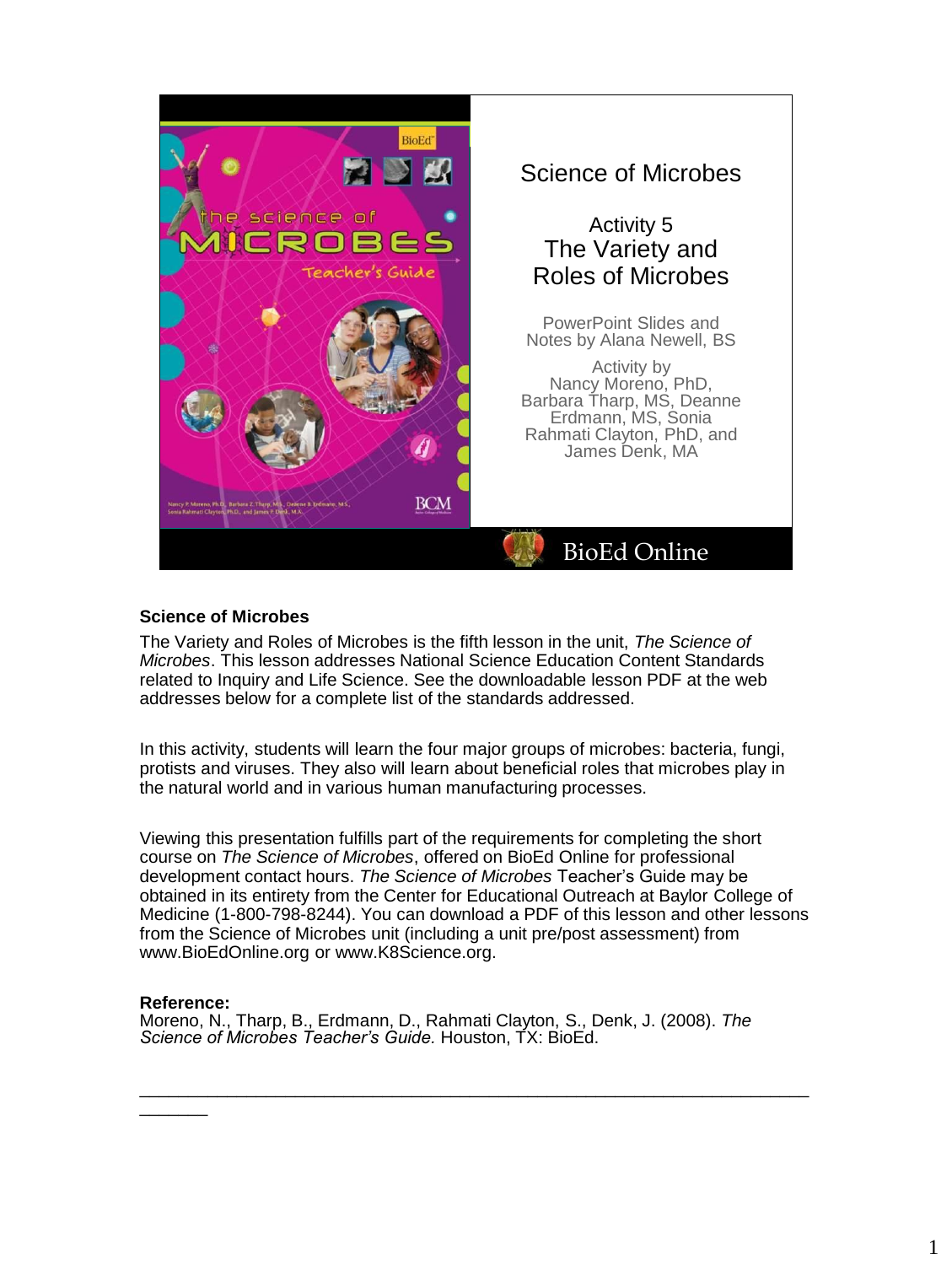The Science of Microbes and accompanying online professional development content were supported, in part, by Science Education Partnership Award number 5R25RR018605 from the National Center for Research Resources, National Institutes of Health (NIH) to Baylor College of Medicine. The unit was developed in partnership with the Baylor-UT Houston Center for AIDS Research, an NIH-funded program (AI036211). The opinions, findings, and conclusions expressed in this presentation are solely those of the authors and do not necessarily reflect the views of Baylor College of Medicine or the sponsoring agencies.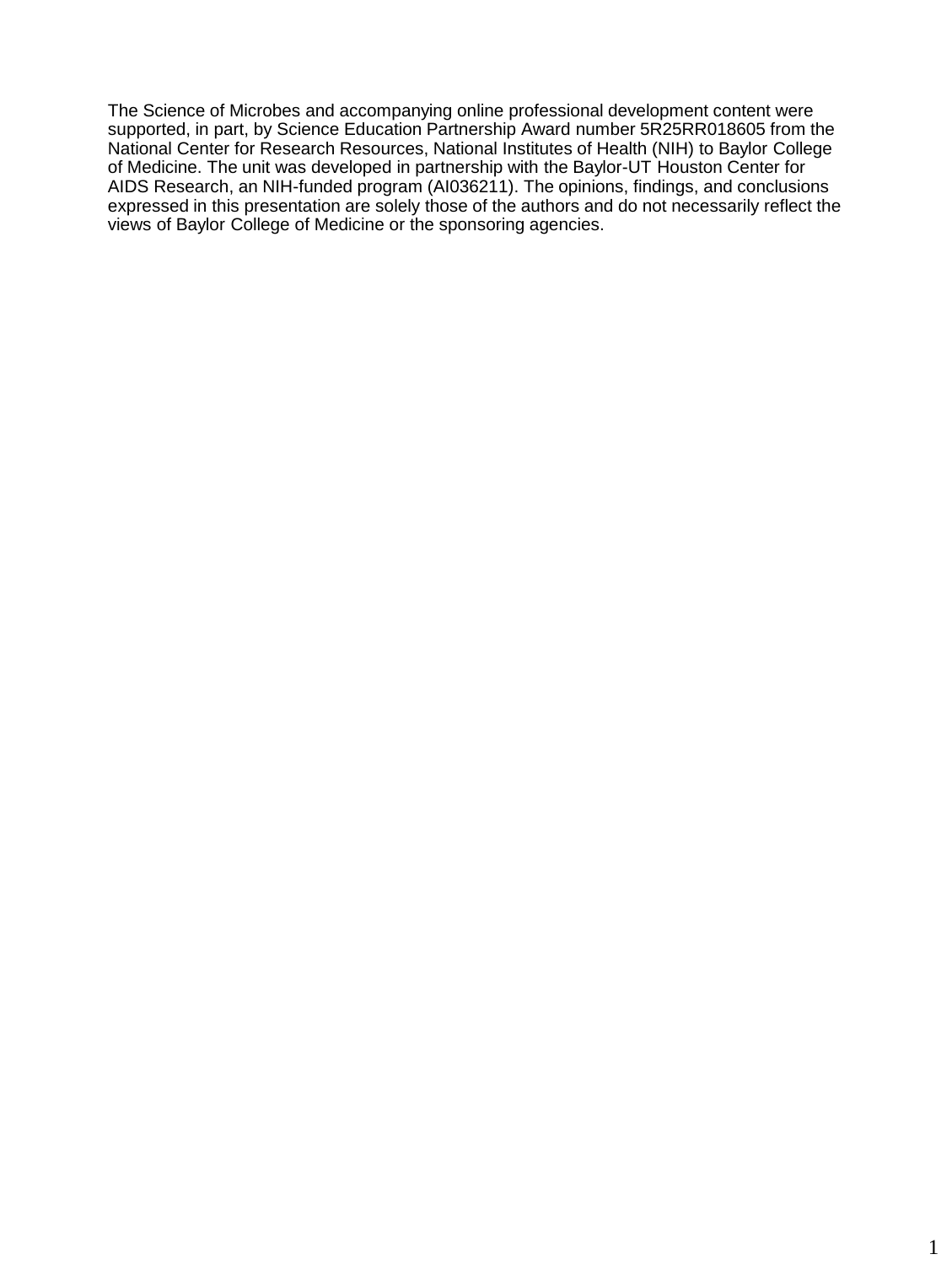

# **Materials for Each Group of Four Students**

In preparation for this activity, use cardstock to make two sets of cards for each group of four students. One set of cards will consist of a cut-out copy of the *Microbe Groups*  sheet; the other set will be a cut-out copy of the *Microbe Examples* sheet. Store the two sets of cards together in a zip top bag.

Viewing this presentation fulfills part of the requirements for completing the short course on *The Science of Microbes*, offered on BioEd Online for professional development contact hours. *The Science of Microbes* Teacher's Guide may be obtained in its entirety from the Center for Educational Outreach at Baylor College of Medicine (1-800-798-8244). You can download a PDF of this lesson and other lessons from the Science of Microbes unit (including a unit pre/post assessment) from www.BioEdOnline.org or www.K8Science.org.

#### **Reference:**

 $\overline{\phantom{a}}$ 

Moreno, N., Tharp, B., Erdmann, D., Rahmati Clayton, S., Denk, J. (2008). *The Science of Microbes Teacher's Guide.* Houston, TX: BioEd.

# **Image Reference:**

Denk, J. (2009). Materials for activity 5. Baylor College of Medicine. Houston, TX.

The Science of Microbes and accompanying online professional development content

\_\_\_\_\_\_\_\_\_\_\_\_\_\_\_\_\_\_\_\_\_\_\_\_\_\_\_\_\_\_\_\_\_\_\_\_\_\_\_\_\_\_\_\_\_\_\_\_\_\_\_\_\_\_\_\_\_\_\_\_\_\_\_\_\_\_\_\_\_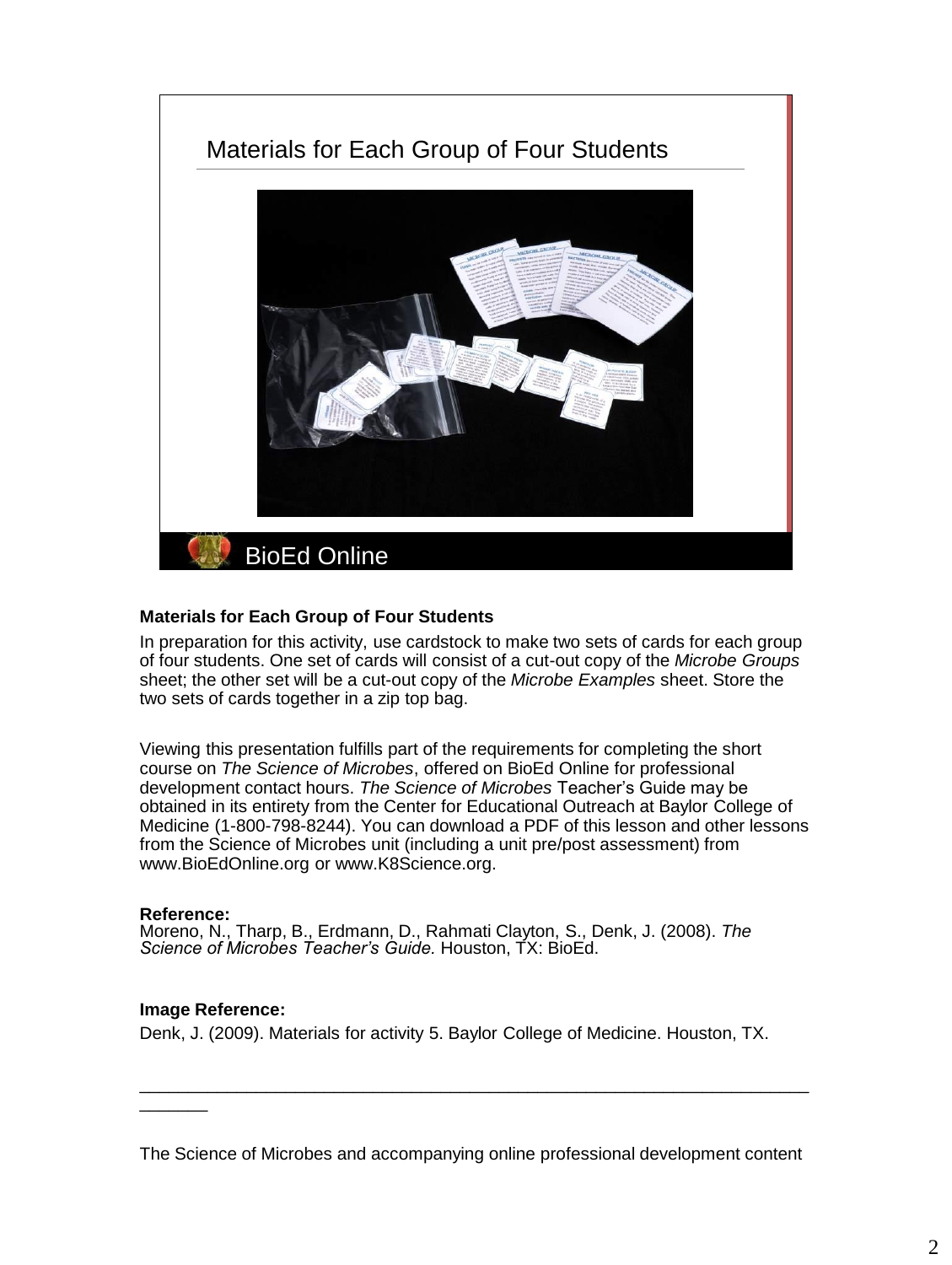were supported, in part, by Science Education Partnership Award number 5R25RR018605 from the National Center for Research Resources, National Institutes of Health (NIH) to Baylor College of Medicine. The unit was developed in partnership with the Baylor-UT Houston Center for AIDS Research, an NIH-funded program (AI036211). The opinions, findings, and conclusions expressed in this presentation are solely those of the authors and do not necessarily reflect the views of Baylor College of Medicine or the sponsoring agencies.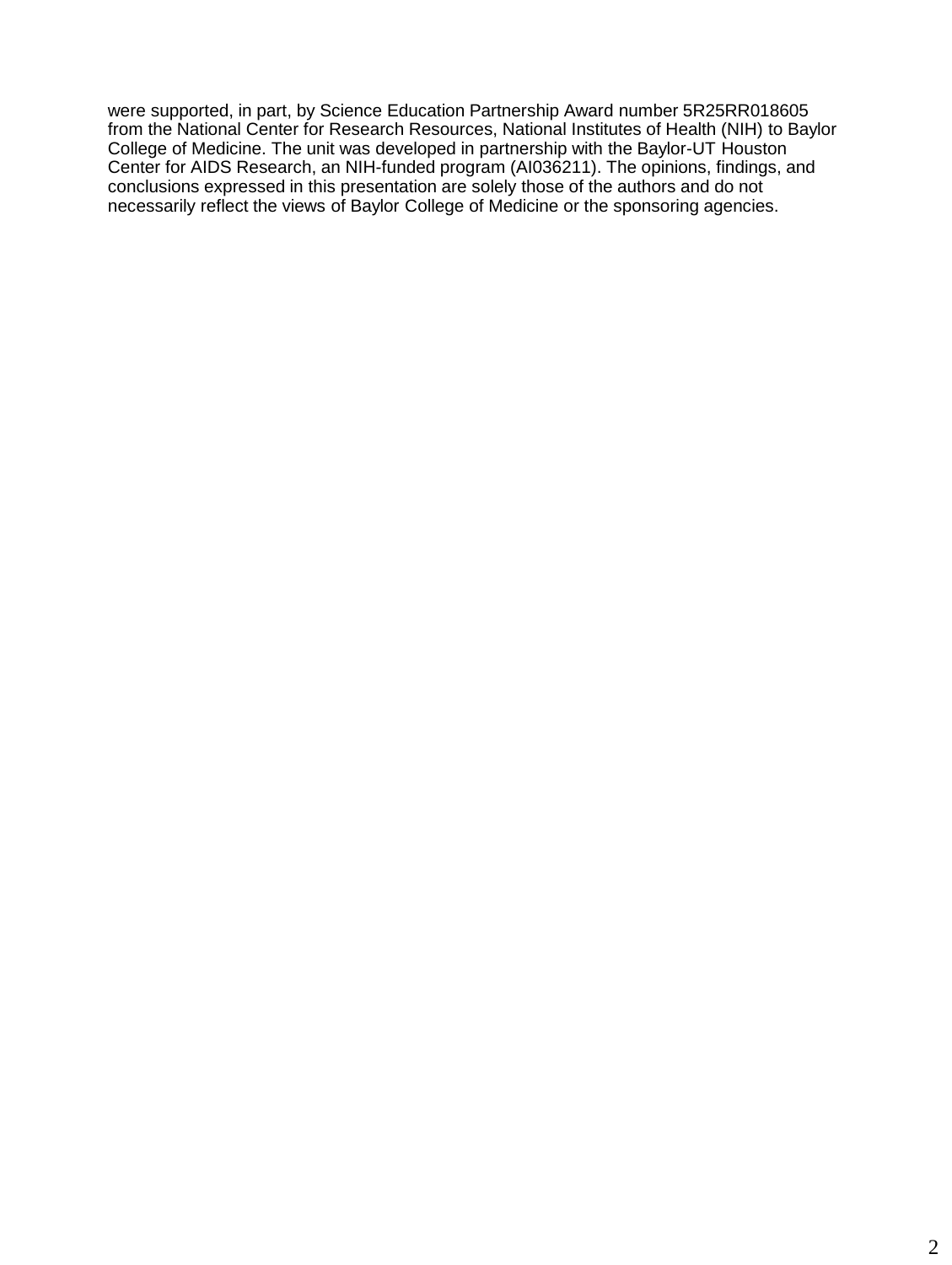

#### **Safety Considerations**

It is important that students always think about safety when conducting a science investigation. This slide may be used to review safety with your class before starting the activity. Keep the following points in mind.

• Always follow district and school safety guidelines.

• Have a clear understanding of the investigation in advance (practice any investigation with which you are not familiar).

• Continually monitor the area where the investigation is being conducted.

Viewing this presentation fulfills part of the requirements for completing the short course on *The Science of Microbes*, offered on BioEd Online for professional development contact hours. *The Science of Microbes* Teacher's Guide may be obtained in its entirety from the Center for Educational Outreach at Baylor College of Medicine (1-800-798-8244). You can download a PDF of this lesson and other lessons from the Science of Microbes unit (including a unit pre/post assessment) from www.BioEdOnline.org or www.K8Science.org.

\_\_\_\_\_\_\_\_\_\_\_\_\_\_\_\_\_\_\_\_\_\_\_\_\_\_\_\_\_\_\_\_\_\_\_\_\_\_\_\_\_\_\_\_\_\_\_\_\_\_\_\_\_\_\_\_\_\_\_\_\_\_\_\_\_\_\_\_\_

#### **Reference:**

 $\overline{\phantom{a}}$ 

Moreno, N., Tharp, B., Erdmann, D., Rahmati Clayton, S., Denk, J. (2008). *The Science of Microbes Teacher's Guide.* Houston, TX: BioEd.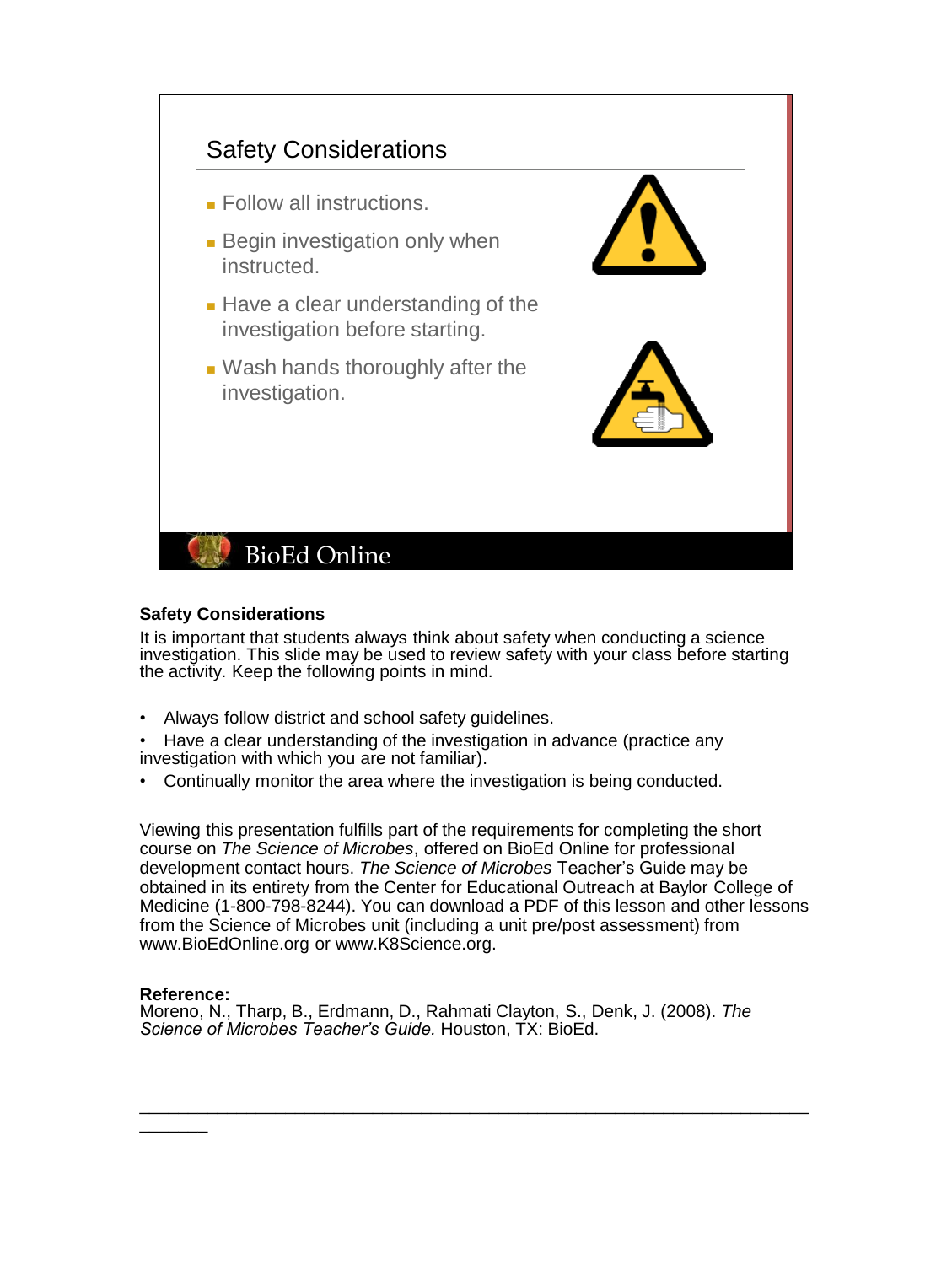The Science of Microbes and accompanying online professional development content were supported, in part, by Science Education Partnership Award number 5R25RR018605 from the National Center for Research Resources, National Institutes of Health (NIH) to Baylor College of Medicine. The unit was developed in partnership with the Baylor-UT Houston Center for AIDS Research, an NIH-funded program (AI036211). The opinions, findings, and conclusions expressed in this presentation are solely those of the authors and do not necessarily reflect the views of Baylor College of Medicine or the sponsoring agencies.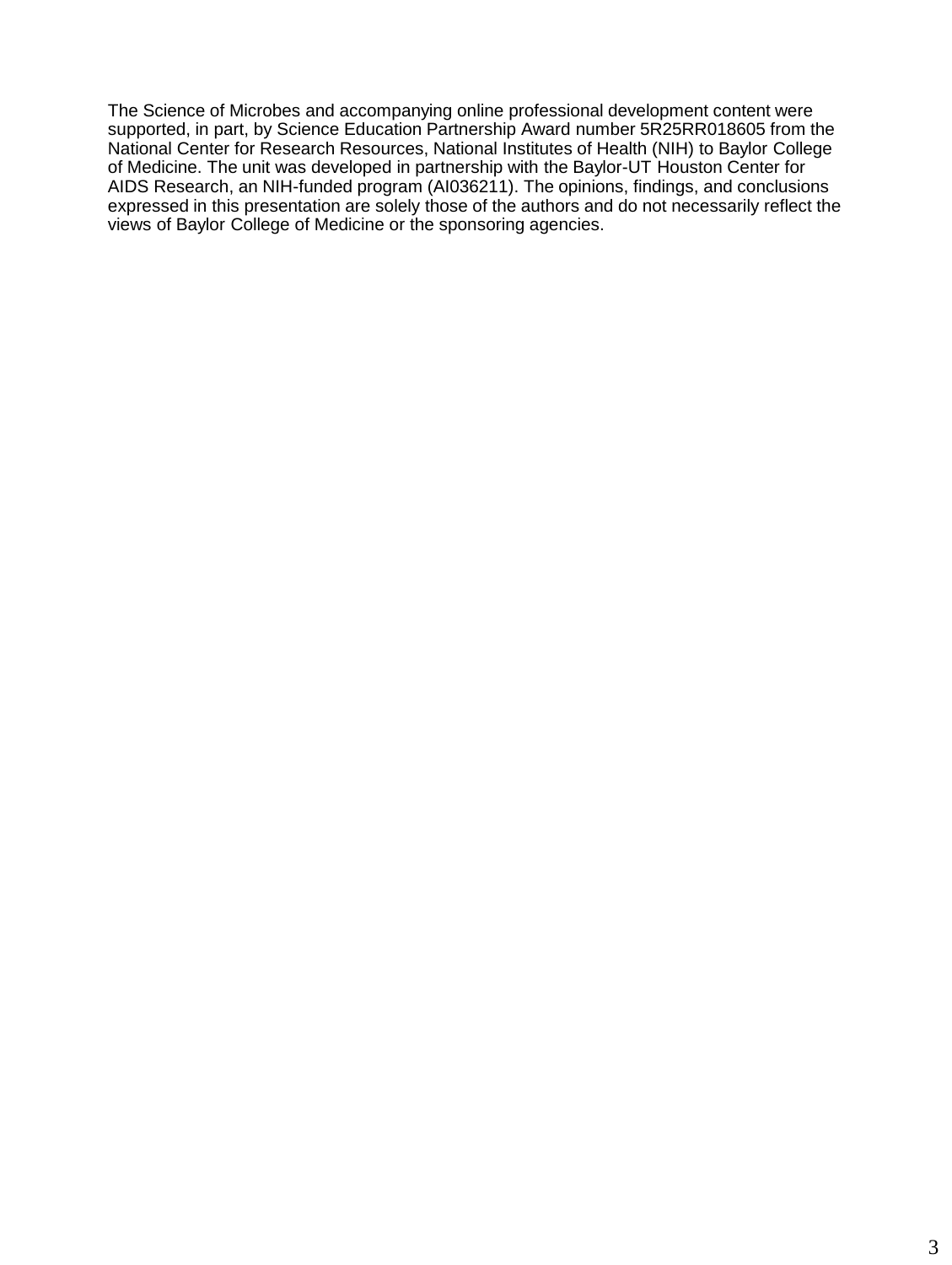

### **What Do You Know About Microbes?**

Begin the lesson by asking students about different categories of microbes and the various roles they play in nature, human populations, and industry. If students have trouble thinking of examples, remind them of the yeast and yogurt they observed in Activity 4 of this unit. Discuss their ideas, and encourage them to think of alternative roles of microbes.

In this activity, students will look at specific roles that microbes play in the natural world, and in producing various materials and resources used by humans. Students also will learn about the four designated groups of microbes (viruses, bacteria, protists and fungi), characteristics of each group, and the uses and functions of selected microbes within these groups.

Viewing this presentation fulfills part of the requirements for completing the short course on *The Science of Microbes*, offered on BioEd Online for professional development contact hours. *The Science of Microbes* Teacher's Guide may be obtained in its entirety from the Center for Educational Outreach at Baylor College of Medicine (1-800-798-8244). You can download a PDF of this lesson and other lessons from the Science of Microbes unit (including a unit pre/post assessment) from www.BioEdOnline.org or www.K8Science.org.

#### **Reference:**

Moreno, N., Tharp, B., Erdmann, D., Rahmati Clayton, S., Denk, J. (2008). *The Science of Microbes Teacher's Guide.* Houston, TX: BioEd.

#### **Image Reference:**

Neumeyer, R. *Paramecium sp*. MicroImaging Services, Canada. ©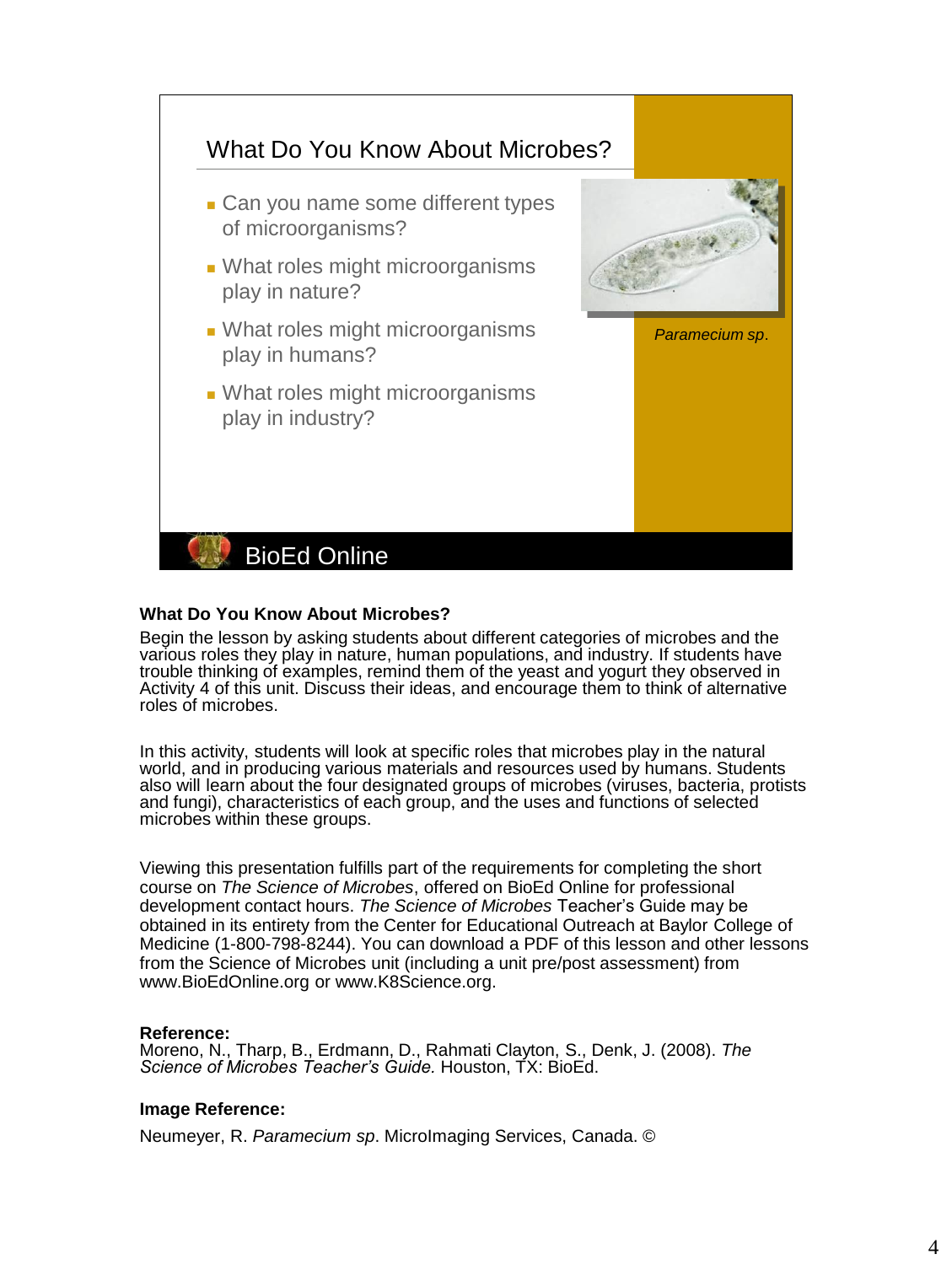\_

The Science of Microbes and accompanying online professional development content were supported, in part, by Science Education Partnership Award number 5R25RR018605 from the National Center for Research Resources, National Institutes of Health (NIH) to Baylor College of Medicine. The unit was developed in partnership with the Baylor-UT Houston Center for AIDS Research, an NIH-funded program (AI036211). The opinions, findings, and conclusions expressed in this presentation are solely those of the authors and do not necessarily reflect the views of Baylor College of Medicine or the sponsoring agencies.

\_\_\_\_\_\_\_\_\_\_\_\_\_\_\_\_\_\_\_\_\_\_\_\_\_\_\_\_\_\_\_\_\_\_\_\_\_\_\_\_\_\_\_\_\_\_\_\_\_\_\_\_\_\_\_\_\_\_\_\_\_\_\_\_\_\_\_\_\_\_\_\_\_\_\_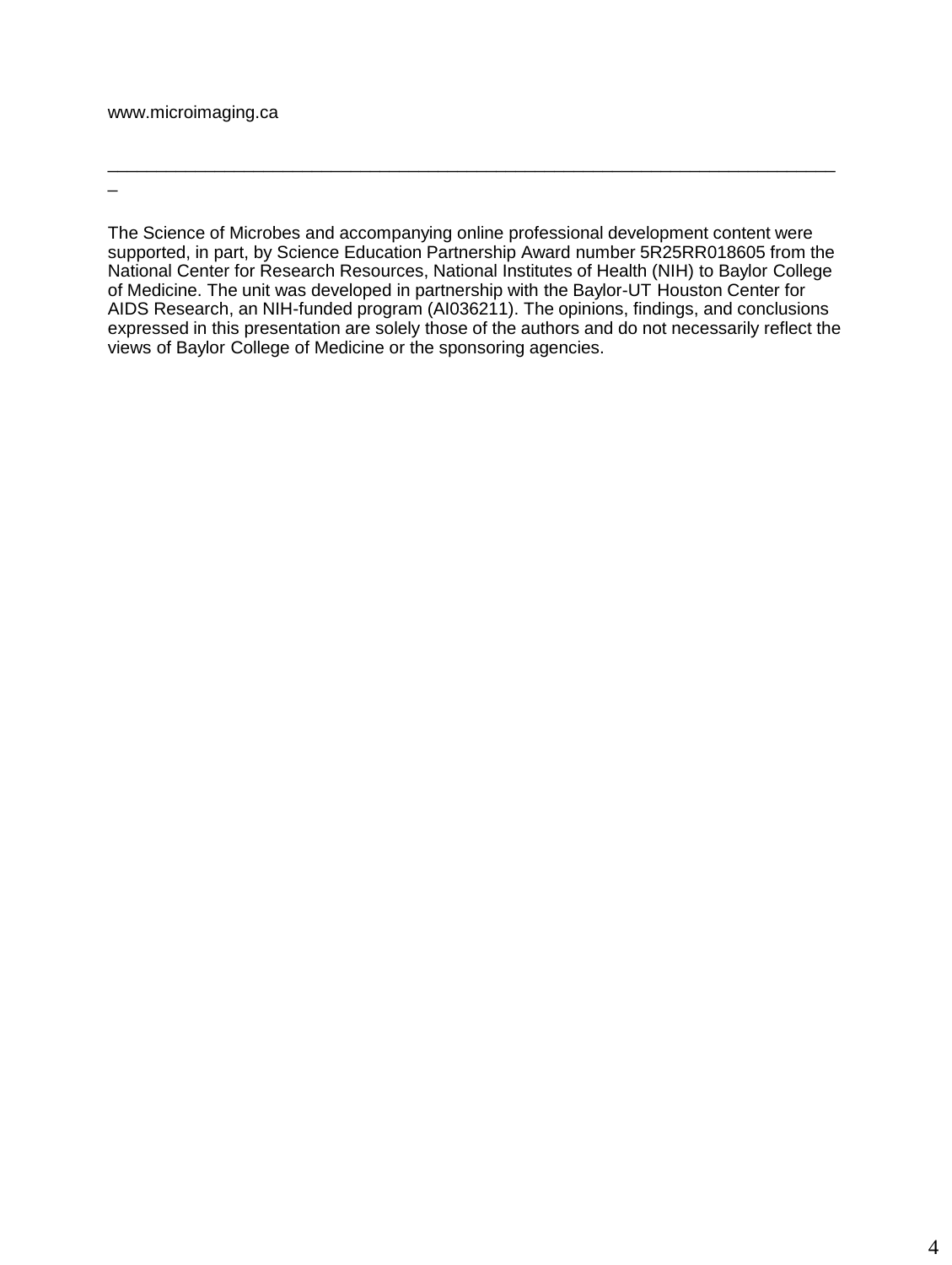

# **Organizing Your Cards**

Pass out one bag of cards to each group, and have students remove the 20 smaller cards (Microbe Example) from the bag. Instruct students to read the cards, and then discuss and decide as a group the best way to sort the cards into categories.

Viewing this presentation fulfills part of the requirements for completing the short course on *The Science of Microbes*, offered on BioEd Online for professional development contact hours. *The Science of Microbes* Teacher's Guide may be obtained in its entirety from the Center for Educational Outreach at Baylor College of Medicine (1-800-798-8244). You can download a PDF of this lesson and other lessons from the Science of Microbes unit (including a unit pre/post assessment) from www.BioEdOnline.org or www.K8Science.org.

# **Reference:**

 $\overline{\phantom{a}}$ 

Moreno, N., Tharp, B., Erdmann, D., Rahmati Clayton, S., Denk, J. (2008). *The Science of Microbes Teacher's Guide.* Houston, TX: BioEd.

The Science of Microbes and accompanying online professional development content were supported, in part, by Science Education Partnership Award number 5R25RR018605 from the National Center for Research Resources, National Institutes of Health (NIH) to Baylor College of Medicine. The unit was developed in partnership with the Baylor-UT Houston Center for AIDS Research, an NIH-funded program (AI036211). The opinions, findings, and conclusions expressed in this presentation are solely those of the authors and do not necessarily reflect the views of Baylor College

 $\overline{\phantom{a}}$  , and the contribution of the contribution of the contribution of the contribution of the contribution of the contribution of the contribution of the contribution of the contribution of the contribution of the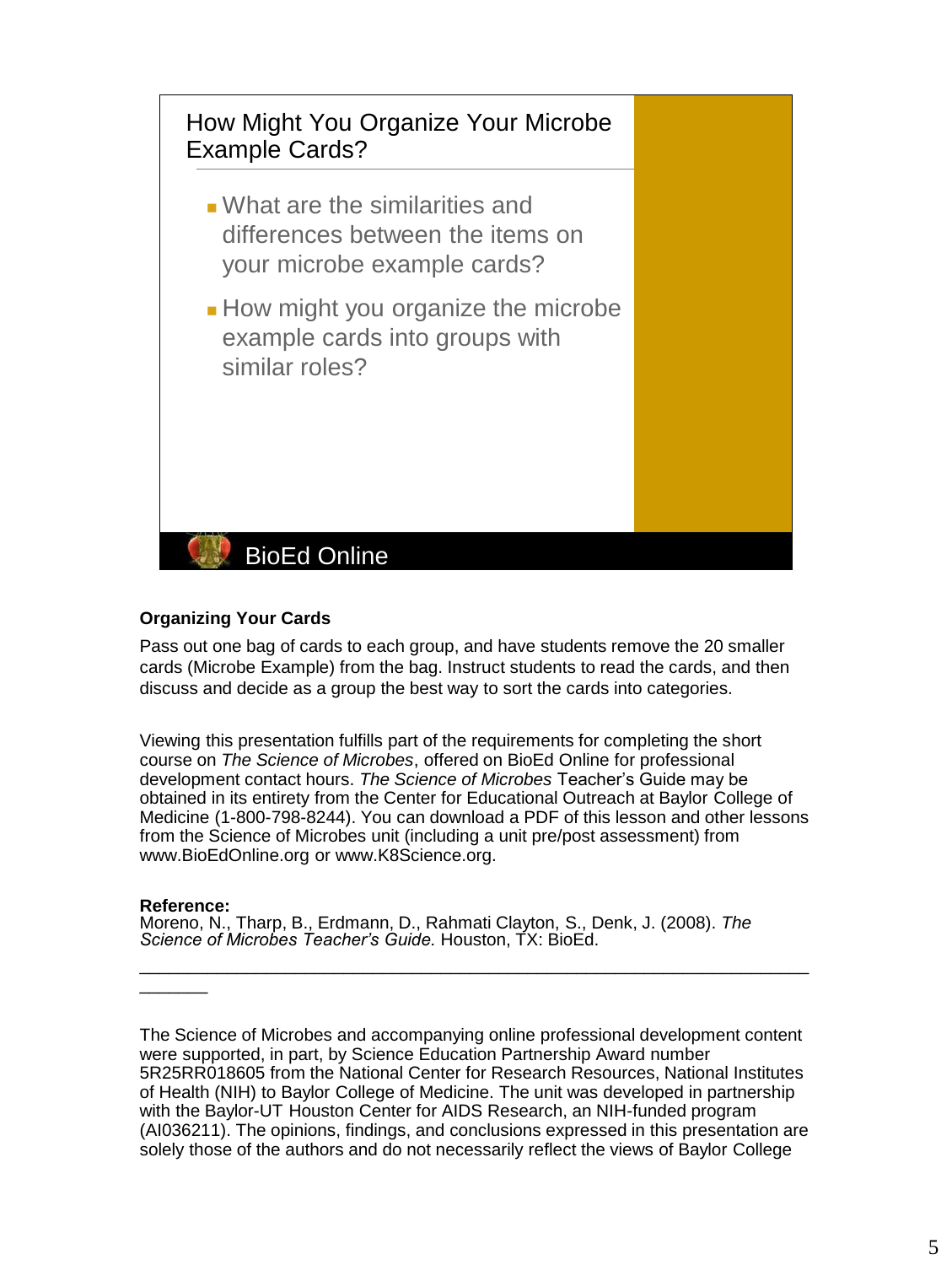of Medicine or the sponsoring agencies.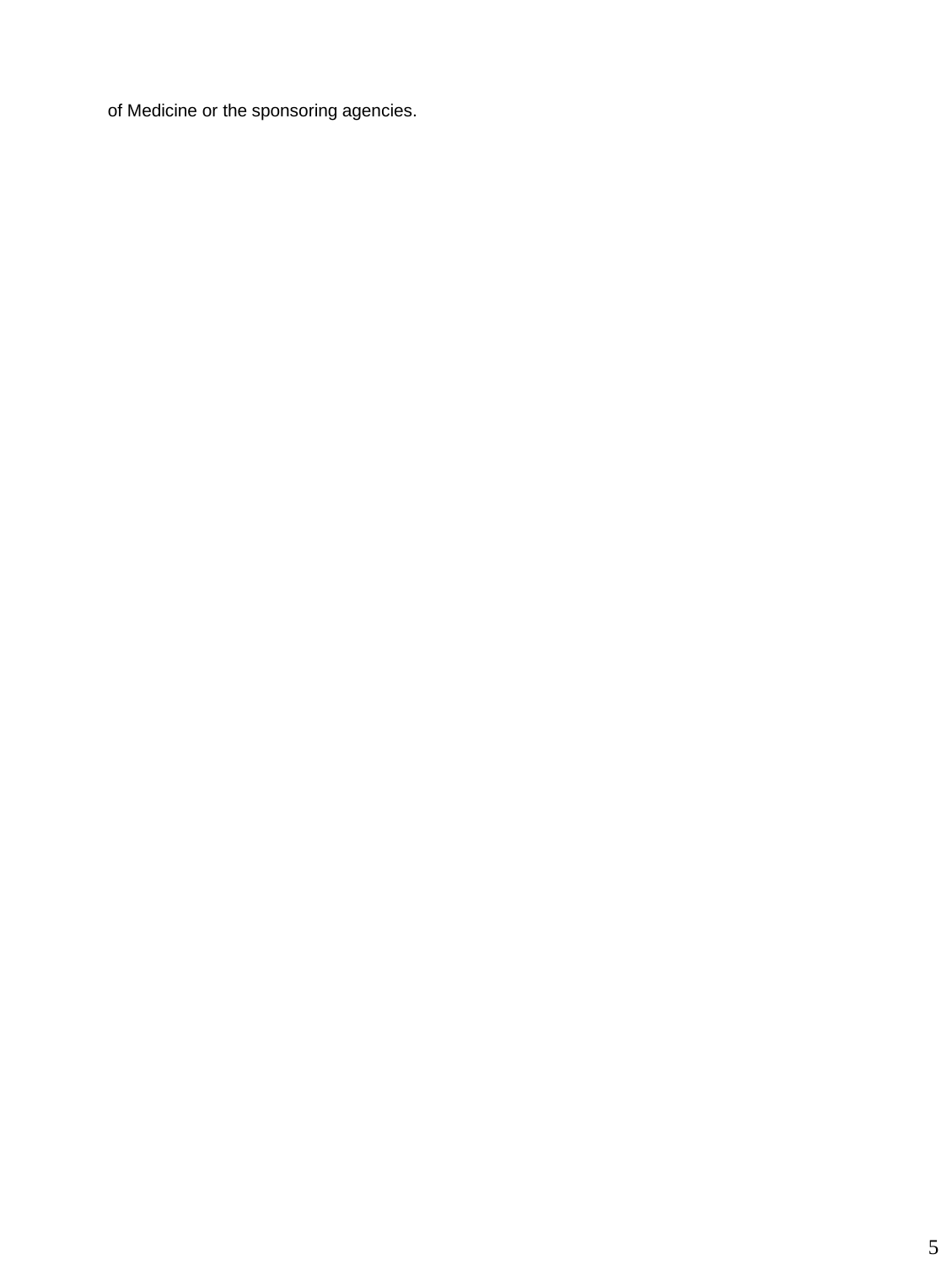

# **Let's Reorganize**

If they have not done so already, direct students to arrange their cards by "role in food production," "role in causing disease," and "role in the ecosystem/environment." Then, lead a discussion about the items in each of the three groups. Notice that some microbe cards may fit into more than one group. What similarities and differences do the students notice about the cards in each group? Are there any surprises? Make a particular note of the role microbes play in food production. This may surprise your students.

Viewing this presentation fulfills part of the requirements for completing the short course on *The Science of Microbes*, offered on BioEd Online for professional development contact hours. *The Science of Microbes* Teacher's Guide may be obtained in its entirety from the Center for Educational Outreach at Baylor College of Medicine (1-800-798-8244). You can download a PDF of this lesson and other lessons from the Science of Microbes unit (including a unit pre/post assessment) from www.BioEdOnline.org or www.K8Science.org.

#### **Reference:**

Moreno, N., Tharp, B., Erdmann, D., Rahmati Clayton, S., Denk, J. (2008). *The Science of Microbes Teacher's Guide.* Houston, TX: BioEd.

#### **Image Reference:**

Goldsmith, C. Influenza virus particles, ## 10072. Centers for Disease Control and Prevention (CDC) Public Health Image Library.

\_\_\_\_\_\_\_\_\_\_\_\_\_\_\_\_\_\_\_\_\_\_\_\_\_\_\_\_\_\_\_\_\_\_\_\_\_\_\_\_\_\_\_\_\_\_\_\_\_\_\_\_\_\_\_\_\_\_\_\_\_\_\_\_\_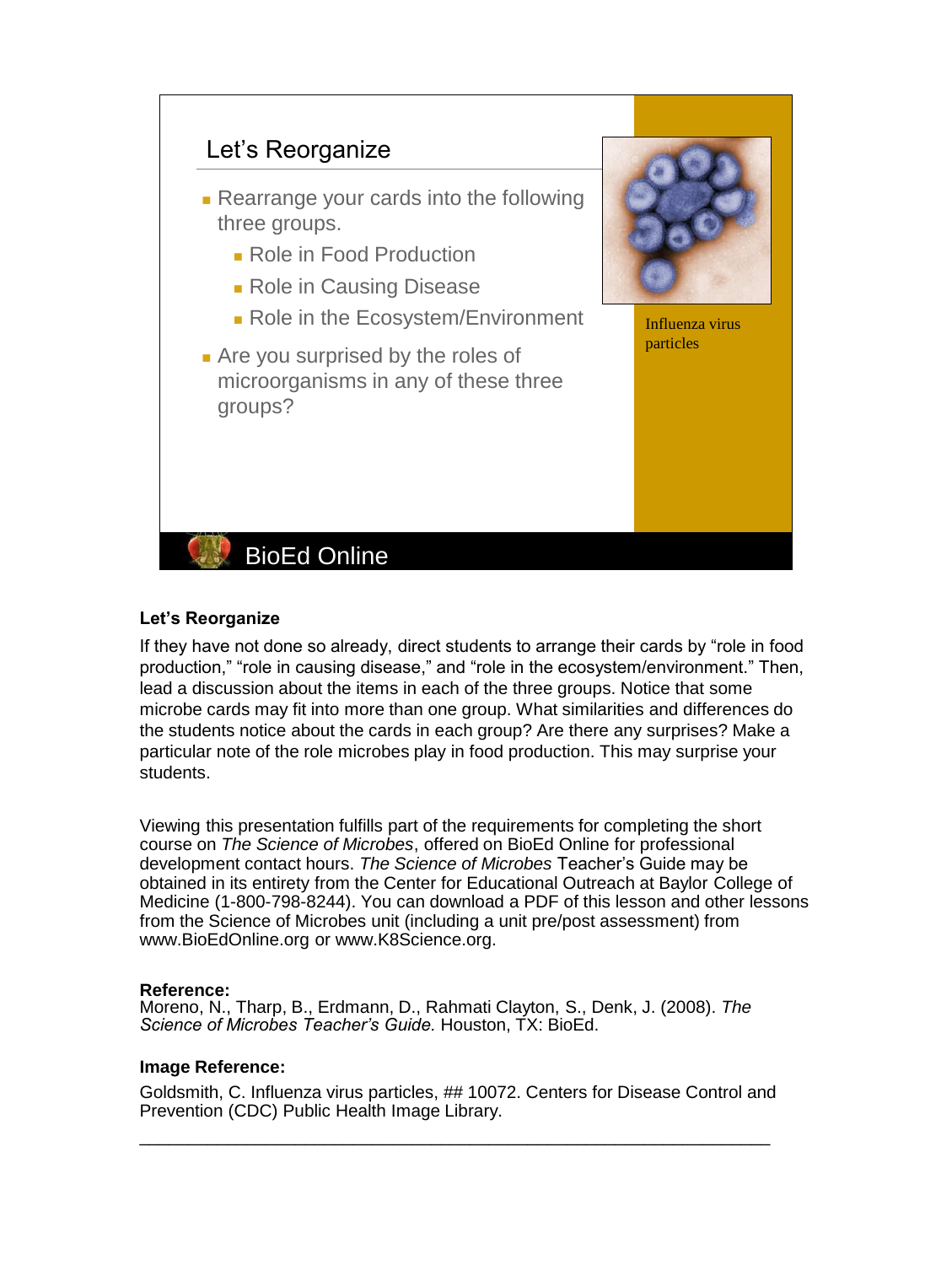The Science of Microbes and accompanying online professional development content were supported, in part, by Science Education Partnership Award number 5R25RR018605 from the National Center for Research Resources, National Institutes of Health (NIH) to Baylor College of Medicine. The unit was developed in partnership with the Baylor-UT Houston Center for AIDS Research, an NIH-funded program (AI036211). The opinions, findings, and conclusions expressed in this presentation are solely those of the authors and do not necessarily reflect the views of Baylor College of Medicine or the sponsoring agencies.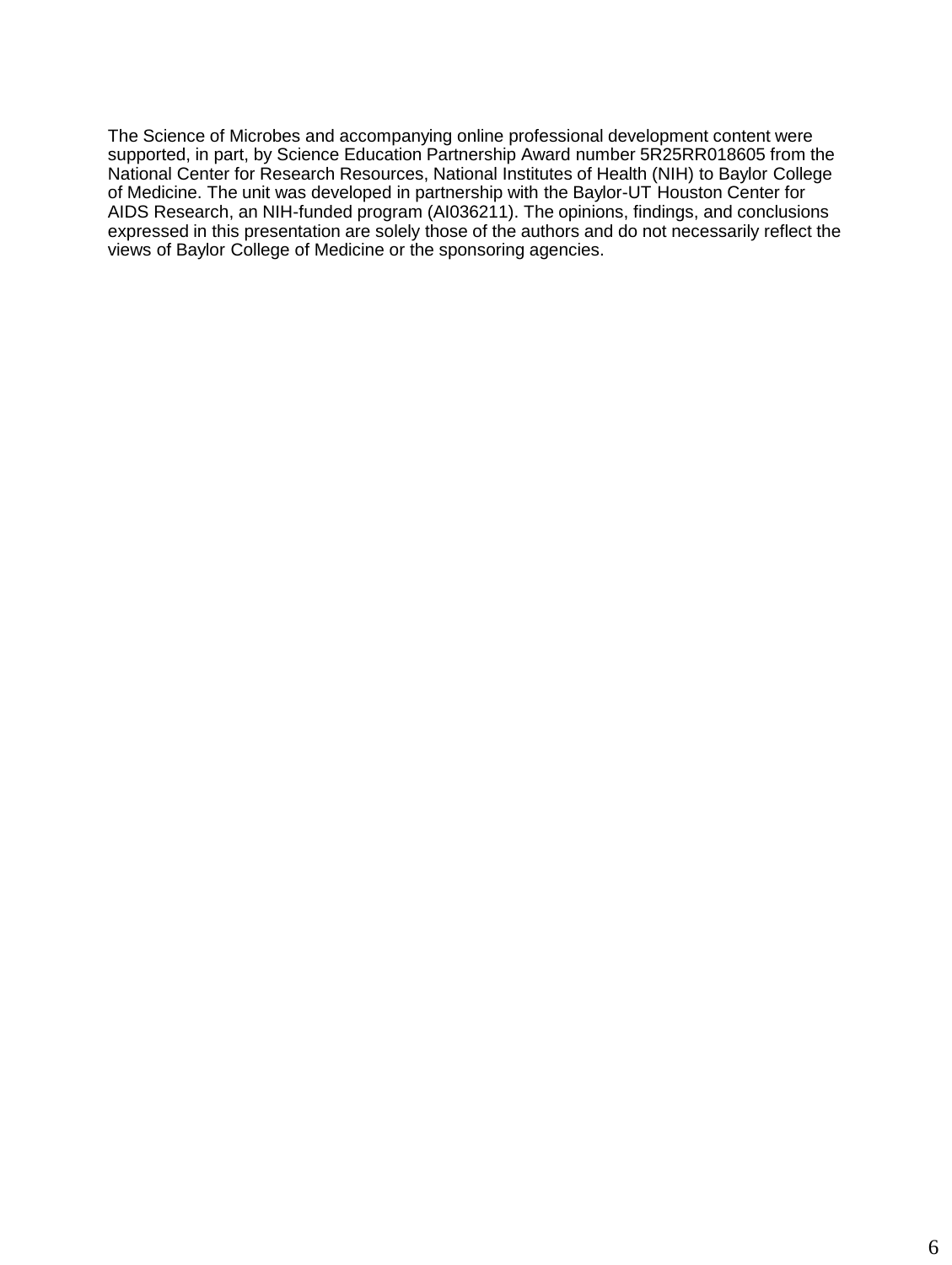

# **A Closer Look at Microbes' Roles**

Food: One of the most common uses of microbes in food preparation is the process of<br>fermentation. Although oxygen usually is necessary to transform food into energy,<br>some species of bacteria and fungi are able to complete oxygen free environment, Even without oxygen, these microbes break down food.<br>often sugar and other carbonydrates, thereby creating by-products such as CO<sub>21</sub> ethyl<br>alcohol and lactic acids of food products.<br>to prepare man

In ethanol fermentation, for example, microbes release ethyl alcohol and CO...This<br>process is used to produce many alcoholic beyerages, including wine firom fermented<br>grapes), as well as foods like bread (in which the alco

Disease: Pathogens are microbes that infect and cause disease in host organisms,<br>which may be mumans, plants, animals of even other microbes. Many species have<br>inmune system, responses designed to slow or stop, the growth

The majority of microbes are *not* harmful, and many are helpful to humans and other<br>organisms. For example, vitamin K—which is required to form one of the blood clotting<br>factors (prothrombin) in the liver—is produced by b

Environment: Microbes are naturally occurring almost everywhere. From backyard<br>compose mies to acidic hot springs, they play a role in every ecosystem. Most variation<br>organisms on the enanct.

Microbes play a major role in converting the essential element, nitrogen, into a usable<br>LOMA: Although nitrogen is the most common gas in our atmosphere and is used in the<br>DNA: and other important molecules in plants and a are capable of converting it from its unusable, "dasebuts form" (N.') info other "usable"<br>compounds . However, through a process called nirogen fixation, several microbes in<br>the soil and in water are able to change nitroge

Microbes also are responsible for decomposing organic material (plants, animals, insects, etc.)<br>insects, etc. etc. also incomposition, microbes break down dead organisms, and<br>organic material is vital to sustain life on Ea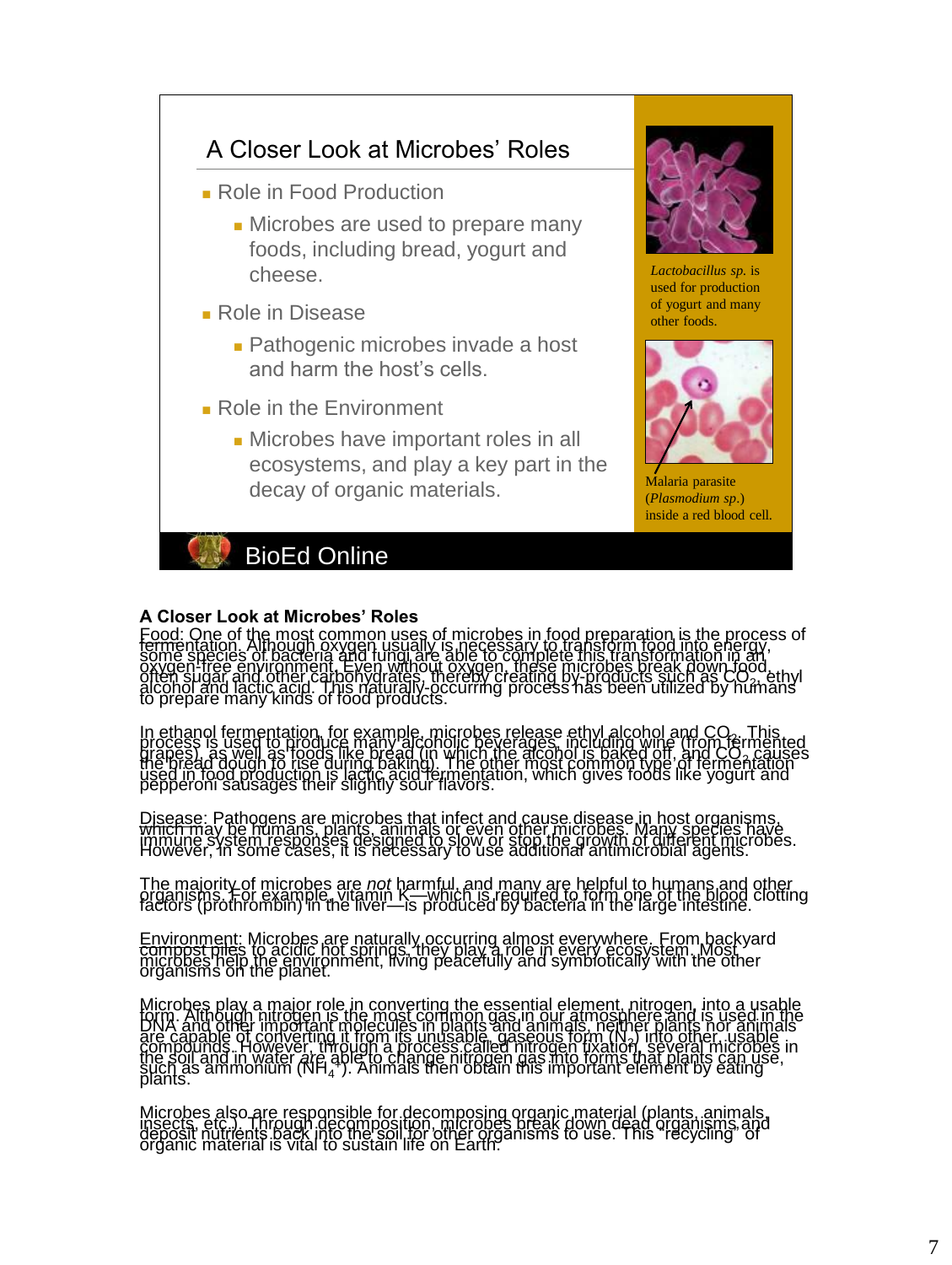Viewing this presentation fulfills part of the requirements for completing the short course on *The Science of Microbes*, offered on BioEd Online for professional development contact hours. *The Science of Microbes* Teacher's Guide may be obtained in its entirety from the Center for Educational Outreach at Baylor College of Medicine (1-800-798-8244). You can download a PDF of this lesson and other lessons from the Science of Microbes unit (including a unit pre/post assessment) from www.BioEdOnline.org or www.K8Science.org.

#### **Reference:**

Moreno, N., Tharp, B., Erdmann, D., Rahmati Clayton, S., Denk, J. (2008). *The Science of Microbes Teacher's Guide.* Houston, TX: BioEd.

#### **Image Reference:**

Melvin, M. Malaria parasite *(Plasmodium sp.)* inside a red blood cell, # 1456. Centers for Disease Control and Prevention. Retrieved from http://phil.cdc.gov/phil/

Lactobacillus sp. National Center for Complementary and Alternative Medicines, National Institutes of Health. Retrieved from http://nccam.nih.gov on 08-16-2007.

 $\overline{\phantom{a}}$  , and the set of the set of the set of the set of the set of the set of the set of the set of the set of the set of the set of the set of the set of the set of the set of the set of the set of the set of the s

The Science of Microbes and accompanying online professional development content were supported, in part, by Science Education Partnership Award number 5R25RR018605 from the National Center for Research Resources, National Institutes of Health (NIH) to Baylor College of Medicine. The unit was developed in partnership with the Baylor-UT Houston Center for AIDS Research, an NIH-funded program (AI036211). The opinions, findings, and conclusions expressed in this presentation are solely those of the authors and do not necessarily reflect the views of Baylor College of Medicine or the sponsoring agencies.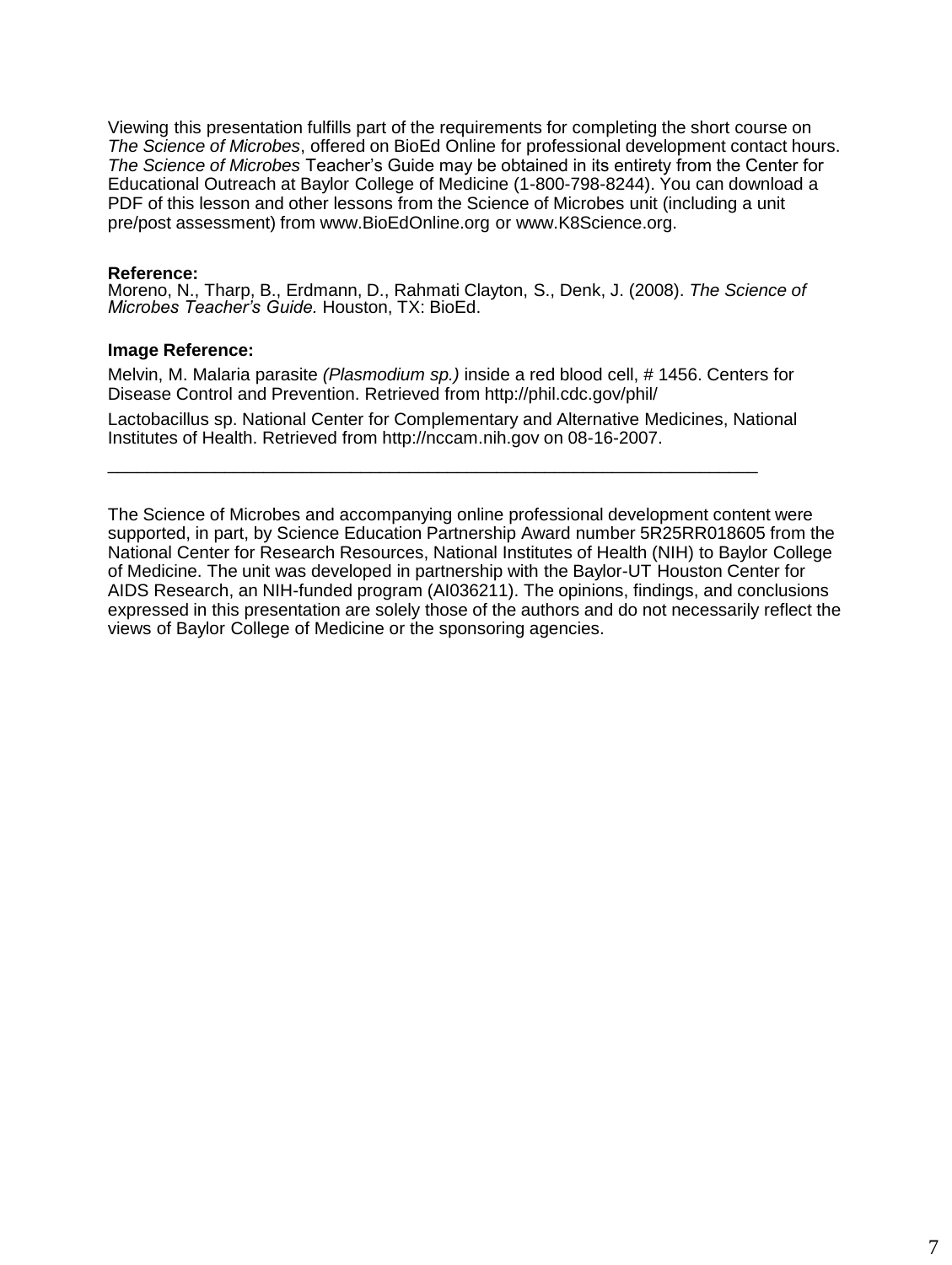# Comparing Groups of Microbes

|                       | <b>Viruses</b> | <b>Bacteria</b> | <b>Protists</b> | Fungi       |
|-----------------------|----------------|-----------------|-----------------|-------------|
| Single-celled?        | <b>None</b>    | All             | Some            | Some        |
| Multicellular?        | None           | <b>None</b>     | Some            | Some        |
| Cell membrane?        | <b>None</b>    | All             | All             | All         |
| Organelles?           | None           | <b>None</b>     | All             | All         |
| Well-defined nucleus? | None           | None            | All             | A11         |
| $Cell$ wall?          | None           | Some            | Some            | Some        |
| Autotroph?            | None           | Some            | Some            | None        |
| Heterotroph?          | None           | Some            | Some            | All         |
| Microscopic?          | All            | All             | Some            | Some        |
| Motile?               | None           | Some            | Some            | <b>None</b> |

BioEd Online

#### **Comparing Groups of Microbes**

Next, have your students discuss the physical and biological similarities and differences between the four groups that contain at least some microscopic members (viruses, bacteria, protists and fungi). Use the table on this slide as a guide.

Viruses are not considered to be cells, because they are made only of genetic material (RNA or DNA) in a protein coat. In fact, they are not even considered living organisms, because these microscopic pathogens cannot grow or reproduce on their own. Instead, they invade a host cell and use its cellular machinery to produce new copies of themselves, sometimes at great harm to the host organism.

All bacteria are single-celled and microscopic, with cell membranes and usually cell walls. Bacteria do not have membrane-bound organelles or well-defined nuclei. Bacteria are a diverse group. Some use  $CO<sub>2</sub>$  as a carbon source to obtain energy (autotrophic) through processes like photosynthesis. Others obtain energy by breaking down organic material as a carbon source (heterotrophic). Many bacterial microbes carry out important roles in the environment and ecosystem, but some can cause disease.

Protists are an extremely diverse, informal group of organisms classified under different kingdoms of the Eukarya domain. Some are microscopic; others macroscopic. Some are single-celled, while others are multi-celled. All protists have cell membranes, well-defined nuclei and organelles. Some also have cell walls. There are three informally recognized groups of protists.

Algae: Plant-like, single- or multi-celled, autotrophic. Brown algae (seaweed) are multicellular and can grow 180 feet in a single year.

Protozoa: Animal-like, single-celled, heterotrophic.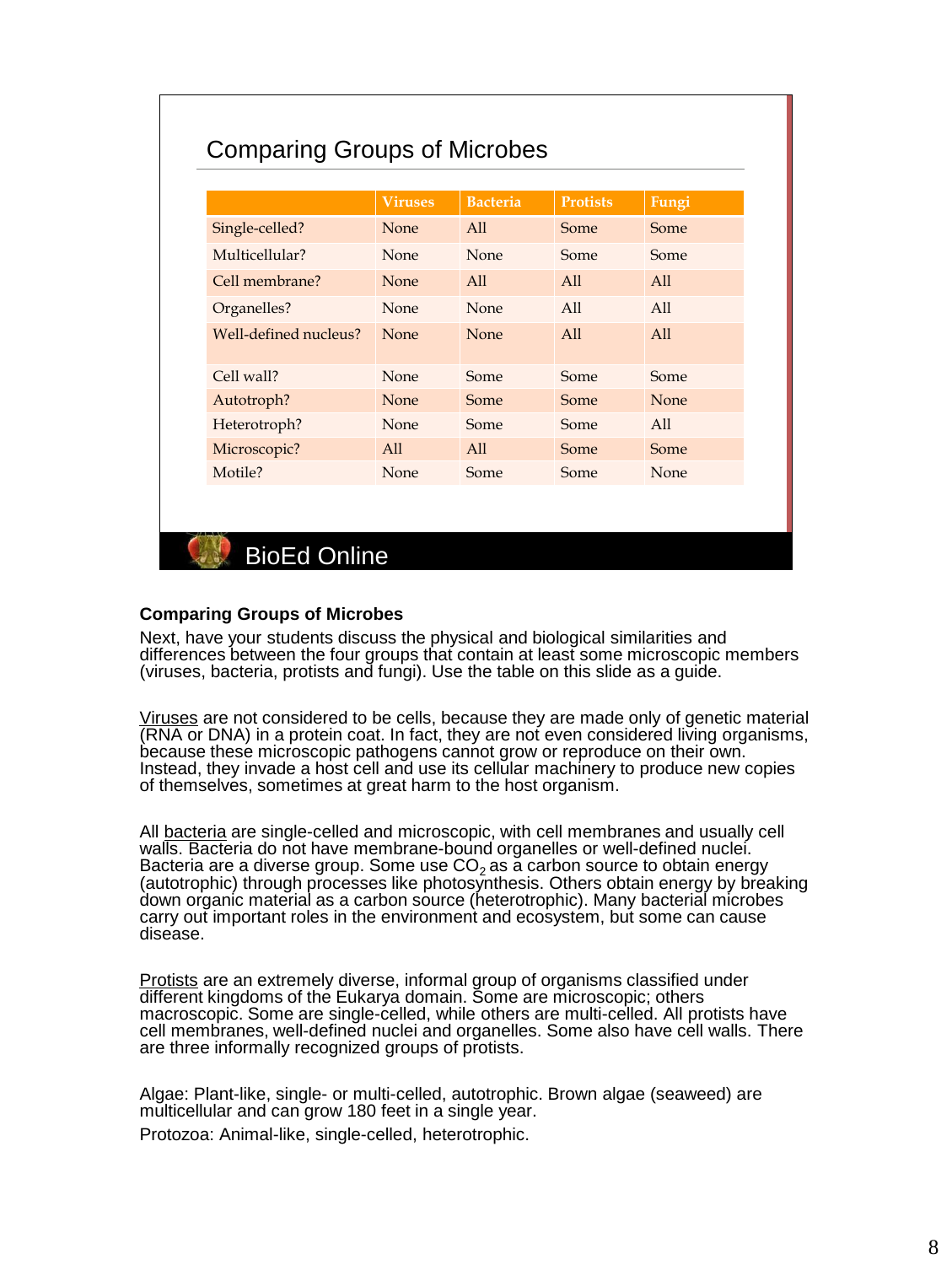Water and Slime Molds: Fungus-like, single- or multi-celled, heterotrophic.

Fungi are another diverse group, which contain microbes, whose sizes vary from micro- to macroscopic. Some fungi are single-celled, while others are multicellular. All fungi have a cell macrocoppur currenting nucleus and organelles. Most have cell walls. These organisms obtain their nutrients from dead or decaying materials in the environment, making them natural recyclers. It is interesting note that fungi secrete digestive enzymes to breakdown organic matter externally and then reabsorb the digested organic matter, unlike the internal digestion systems of many animals.

Viewing this presentation fulfills part of the requirements for completing the short course on *The Science of Microbes*, offered on BioEd Online for professional development contact hours. *The Science of Microbes* Teacher's Guide may be obtained in its entirety from the Center for Educational Outreach at Baylor College of Medicine (1-800-798-8244). You can download a PDF of this lesson and other lessons from the Science of Microbes unit (including a unit pre/post assessment) from www.BioEdOnline.org or www.K8Science.org.

#### **Reference:**

Moreno, N., Tharp, B., Erdmann, D., Rahmati Clayton, S., Denk, J. (2008). *The Science of Microbes Teacher's Guide.* Houston, TX: BioEd.

 $\overline{\phantom{a}}$  , and the set of the set of the set of the set of the set of the set of the set of the set of the set of the set of the set of the set of the set of the set of the set of the set of the set of the set of the s

The Science of Microbes and accompanying online professional development content were supported, in part, by Science Education Partnership Award number 5R25RR018605 from the National Center for Research Resources, National Institutes of Health (NIH) to Baylor College of Medicine. The unit was developed in partnership with the Baylor-UT Houston Center for AIDS Research, an NIH-funded program (AI036211). The opinions, findings, and conclusions expressed in this presentation are solely those of the authors and do not necessarily reflect the views of Baylor College of Medicine or the sponsoring agencies.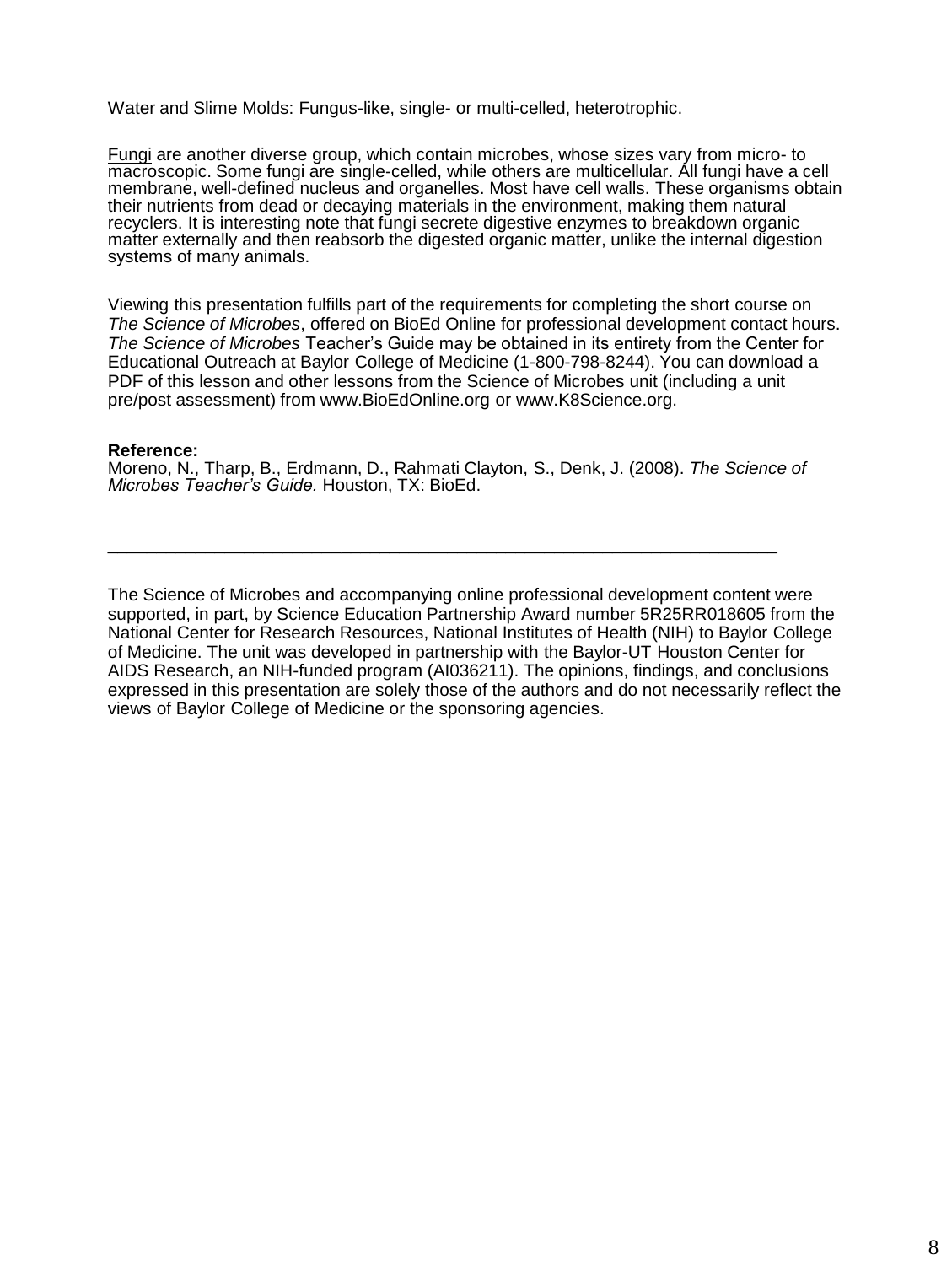

# **Organizing by Microbe Groups**

After discussing the information on each Microbe Group card, have students sort the Microbe Example cards related to food production into the appropriate Microbe Group. If students are having difficulty sorting certain cards, let them know that the cards contain clues about the different types of microbes. For instance, if a Microbe Example card says the microbe does not have a cell membrane, lead students in the right direction by asking, "Which types of microbes do not have cell membranes?" Other hints on the cards are phrases such as "single-celled," "animal-like," and other words describing distinctive features of the microbe. Characteristics such as whether or not the microbe can be treated with antibiotics may be helpful during the sorting process.

Discuss anything that surprised your students. Point out that protists and viruses are not involved in food processing, (although some forms of algae are consumed as food).

Viewing this presentation fulfills part of the requirements for completing the short course on *The Science of Microbes*, offered on BioEd Online for professional development contact hours. *The Science of Microbes* Teacher's Guide may be obtained in its entirety from the Center for Educational Outreach at Baylor College of Medicine (1-800-798-8244). You can download a PDF of this lesson and other lessons from the Science of Microbes unit (including a unit pre/post assessment) from www.BioEdOnline.org or www.K8Science.org.

#### **Reference:**

Moreno, N., Tharp, B., Erdmann, D., Rahmati Clayton, S., Denk, J. (2008). *The*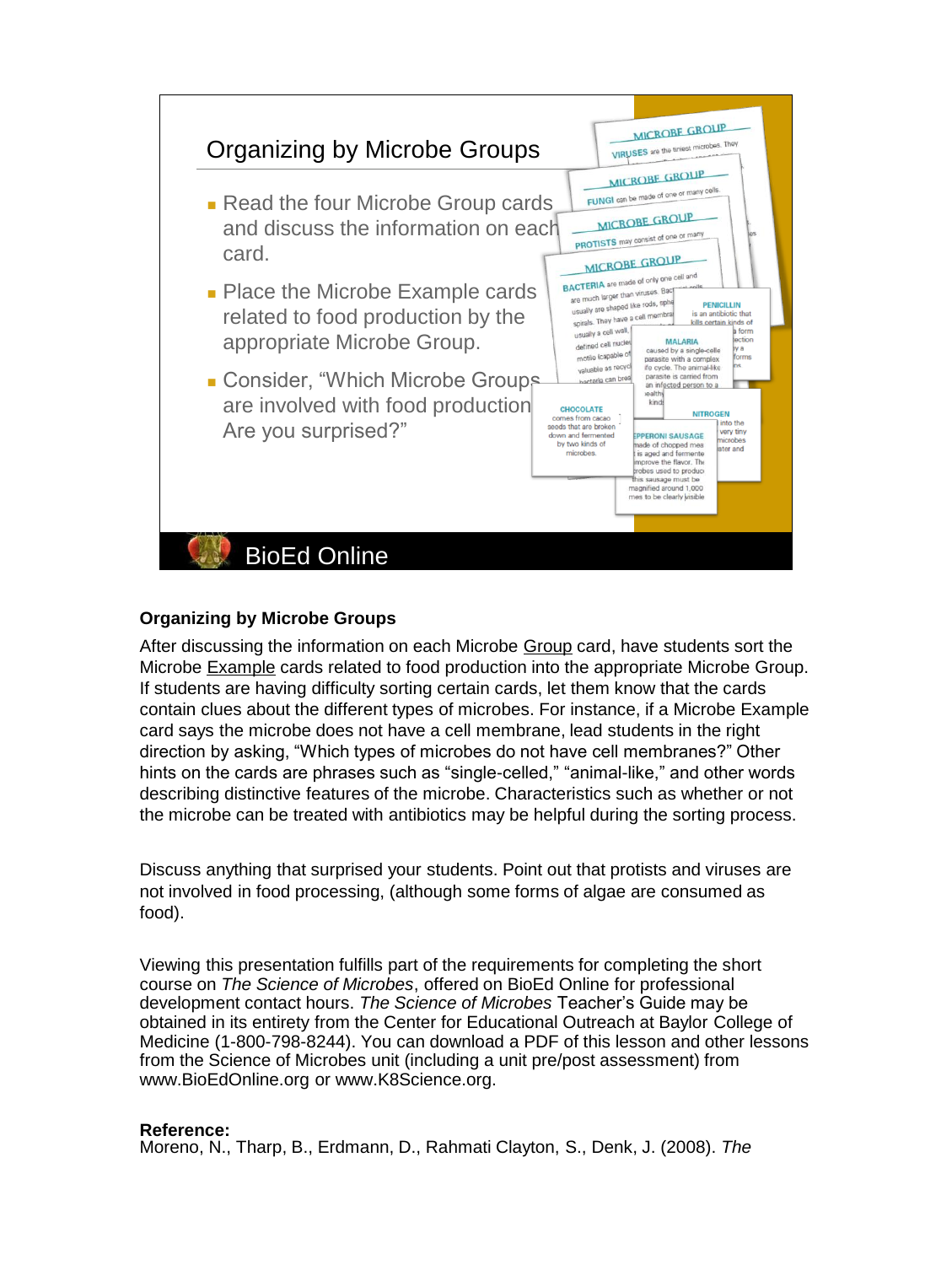The Science of Microbes and accompanying online professional development content were supported, in part, by Science Education Partnership Award number 5R25RR018605 from the National Center for Research Resources, National Institutes of Health (NIH) to Baylor College of Medicine. The unit was developed in partnership with the Baylor-UT Houston Center for AIDS Research, an NIH-funded program (AI036211). The opinions, findings, and conclusions expressed in this presentation are solely those of the authors and do not necessarily reflect the views of Baylor College of Medicine or the sponsoring agencies.

 $\overline{\phantom{a}}$  , and the set of the set of the set of the set of the set of the set of the set of the set of the set of the set of the set of the set of the set of the set of the set of the set of the set of the set of the s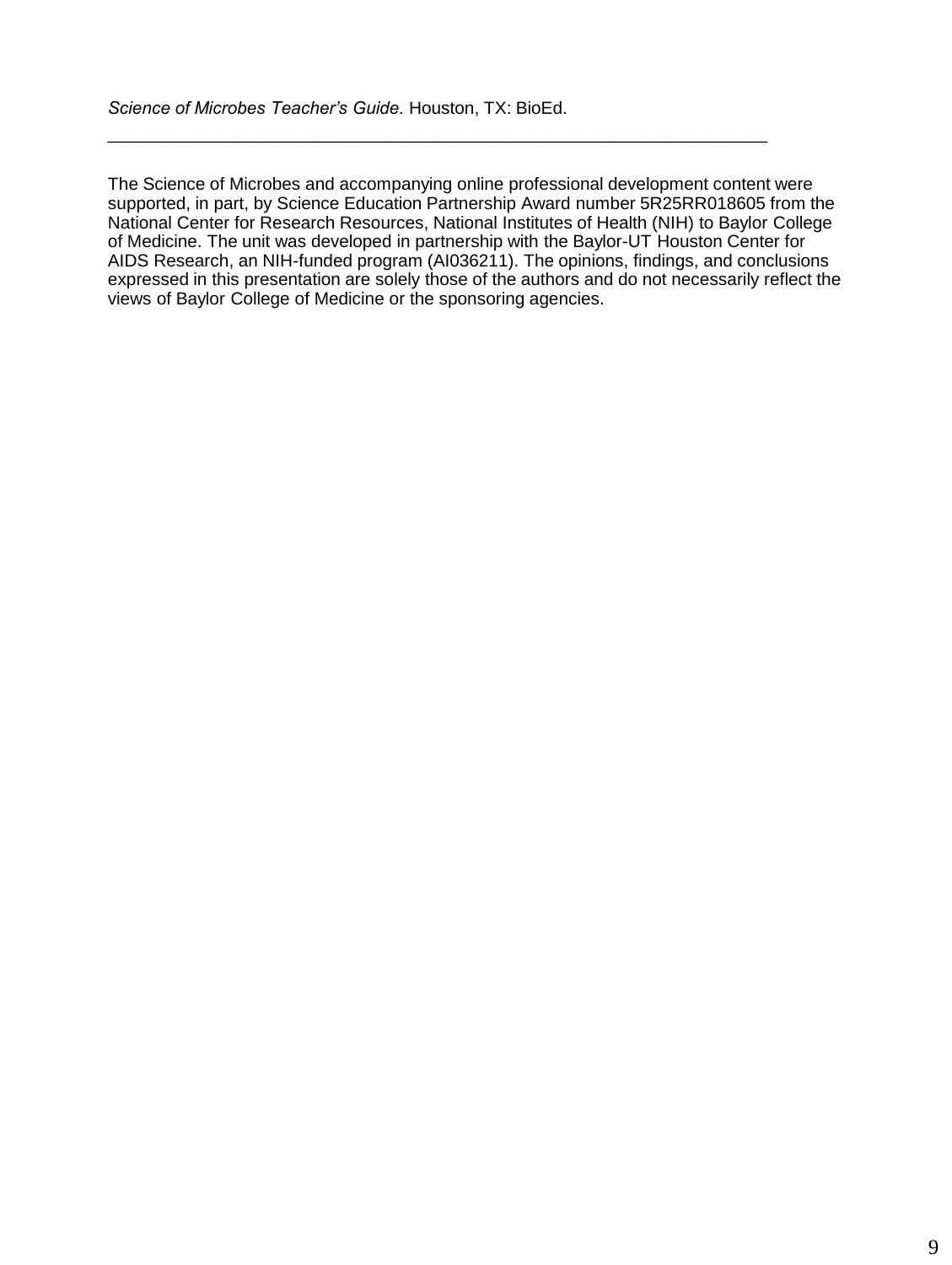# Examples of Microbes in Food Production/Processing

■ Beer

- Fungi (specifically a species of baker's yeast) is used to ferment barley, wheat, hops and sugar to create beer. (Fermentation is a process by which yeast produces  $CO<sub>2</sub>$  and ethyl alcohol as it breaks down food in the absence of oxygen.)
- Pepperoni
	- Bacteria ferment a dried meat mixture, creating lactic acid, which contributes to the flavor.
- Chocolate
	- Bacteria and Fungi (in this case, yeast) are used to ferment cacao seeds, enabling the complex flavors of chocolate to develop.

BioEd Online

#### **Microbes in Food**

One of the most common uses of microbes in food preparation is the process of<br>fermentation. Although oxygen usually is necessary to transform the energy in food,<br>some species of bacteria and fungi are able to complete this oxygen free environment. Th'the absence of oxygen, these microbes break 'down' food,<br>often sugar and other carbonydiates, thereby creating by-products such as CO, .<br>alcohol and lactic acid. This naturally-pccurring process

In ethanol fermentation, for example, microbes release ethyl alcohol and CO<sub>2</sub>. This<br>process is used to produce many alcoholic beverages, including wine (from fermented<br>grapes), as well as foods like bread (in which the al

The other most common type of fermentation used in food production is lactic acid<br>fermentation, which gives foods like yogurt and pepperoni their slightly sour flavor.

Viewing this presentation fulfills part of the requirements for completing the short course on *The Science of Microbes*, offered on BioEd Online for professional development contact hours. *The Science of Microbes* Teacher's Guide may be obtained in its entirety from the Center for Educational Outreach at Baylor College of Medicine (1-800-798-8244). You can download a PDF of this lesson and other lessons from the Science of Microbes unit (including a unit pre/post assessment) from www.BioEdOnline.org or www.K8Science.org.

 $\overline{\phantom{a}}$  ,  $\overline{\phantom{a}}$  ,  $\overline{\phantom{a}}$  ,  $\overline{\phantom{a}}$  ,  $\overline{\phantom{a}}$  ,  $\overline{\phantom{a}}$  ,  $\overline{\phantom{a}}$  ,  $\overline{\phantom{a}}$  ,  $\overline{\phantom{a}}$  ,  $\overline{\phantom{a}}$  ,  $\overline{\phantom{a}}$  ,  $\overline{\phantom{a}}$  ,  $\overline{\phantom{a}}$  ,  $\overline{\phantom{a}}$  ,  $\overline{\phantom{a}}$  ,  $\overline{\phantom{a}}$ 

#### **Reference:**

 $\overline{\phantom{a}}$ 

Moreno, N., Tharp, B., Erdmann, D., Rahmati Clayton, S., Denk, J. (2008). *The Science of Microbes Teacher's Guide.* Houston, TX: BioEd.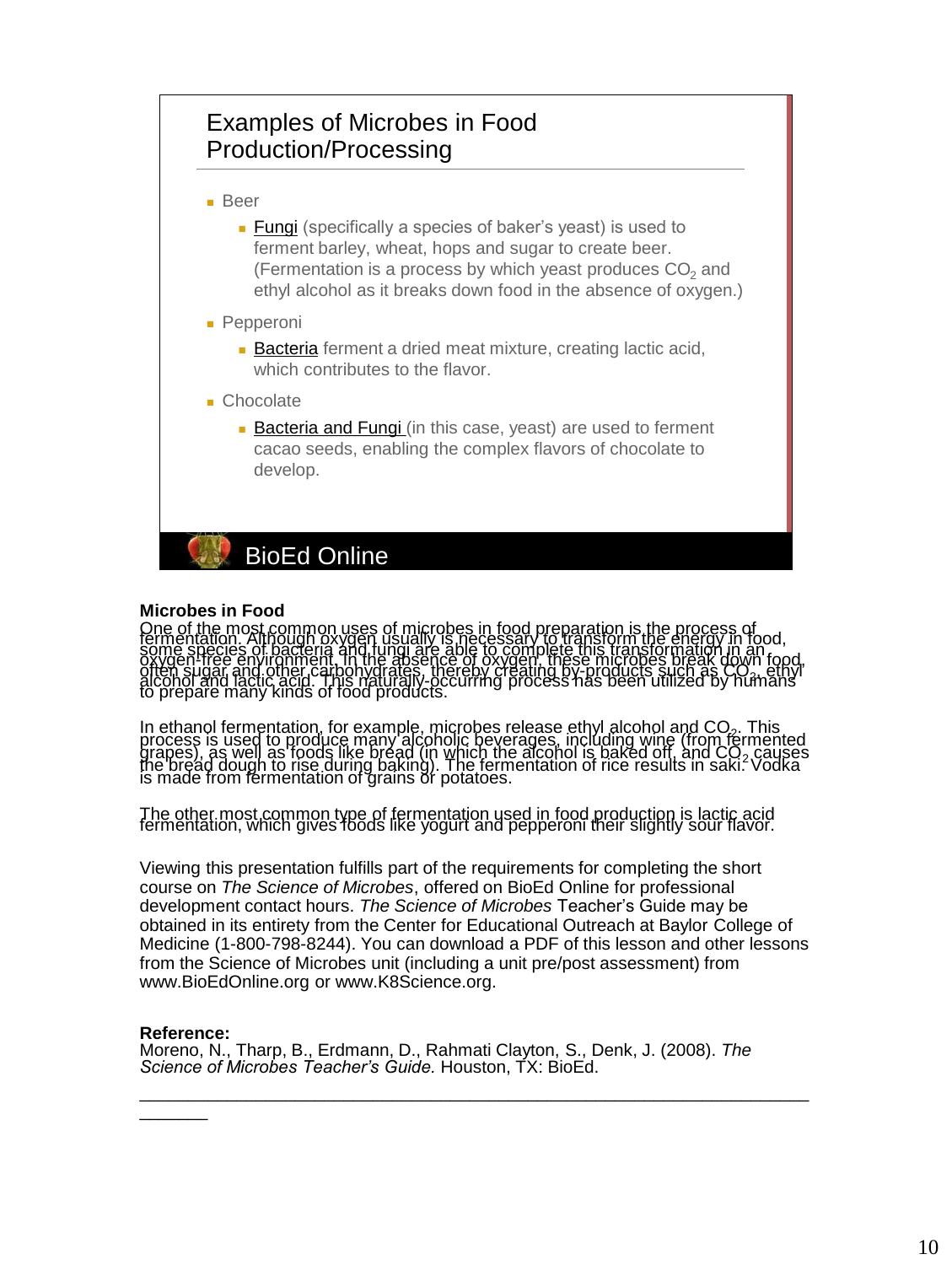The Science of Microbes and accompanying online professional development content were supported, in part, by Science Education Partnership Award number 5R25RR018605 from the National Center for Research Resources, National Institutes of Health (NIH) to Baylor College of Medicine. The unit was developed in partnership with the Baylor-UT Houston Center for AIDS Research, an NIH-funded program (AI036211). The opinions, findings, and conclusions expressed in this presentation are solely those of the authors and do not necessarily reflect the views of Baylor College of Medicine or the sponsoring agencies.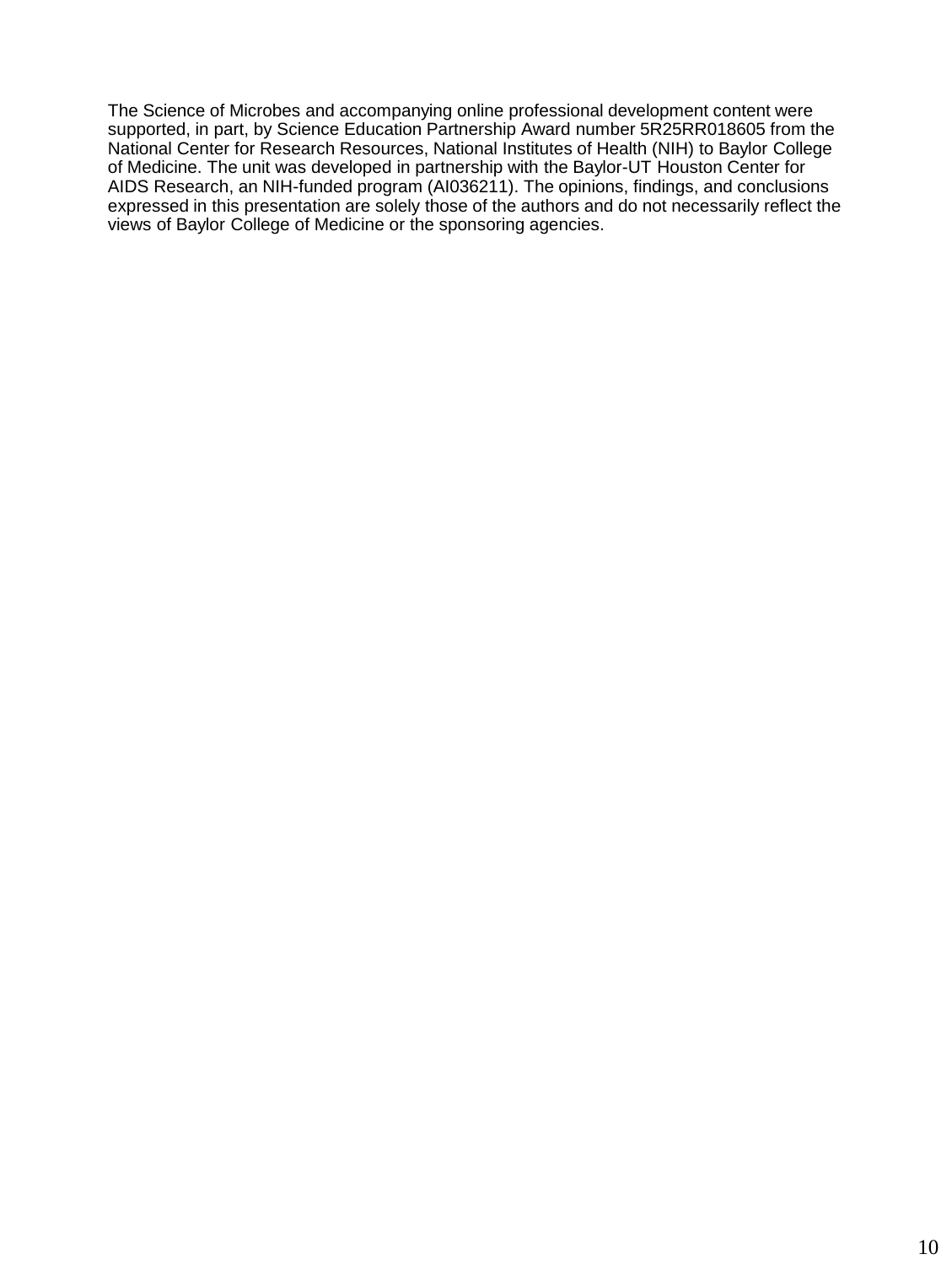

### **Organizing By Microbe Groups**

Next have the students sort the Microbe Example cards related to disease into the appropriate Microbe Group. Be sure they understand that all four microbe groups can contribute to disease in other organisms, such as plants or animals (including humans). For the last question on the slide, you might mention that viruses called bacteriophages can infect bacteria.

Viewing this presentation fulfills part of the requirements for completing the short course on *The Science of Microbes*, offered on BioEd Online for professional development contact hours. *The Science of Microbes* Teacher's Guide may be obtained in its entirety from the Center for Educational Outreach at Baylor College of Medicine (1-800-798-8244). You can download a PDF of this lesson and other lessons from the Science of Microbes unit (including a unit pre/post assessment) from www.BioEdOnline.org or www.K8Science.org.

#### **Reference:**

 $\overline{\phantom{a}}$ 

Moreno, N., Tharp, B., Erdmann, D., Rahmati Clayton, S., Denk, J. (2008). *The Science of Microbes Teacher's Guide.* Houston, TX: BioEd.

The Science of Microbes and accompanying online professional development content were supported, in part, by Science Education Partnership Award number 5R25RR018605 from the National Center for Research Resources, National Institutes

\_\_\_\_\_\_\_\_\_\_\_\_\_\_\_\_\_\_\_\_\_\_\_\_\_\_\_\_\_\_\_\_\_\_\_\_\_\_\_\_\_\_\_\_\_\_\_\_\_\_\_\_\_\_\_\_\_\_\_\_\_\_\_\_\_\_\_\_\_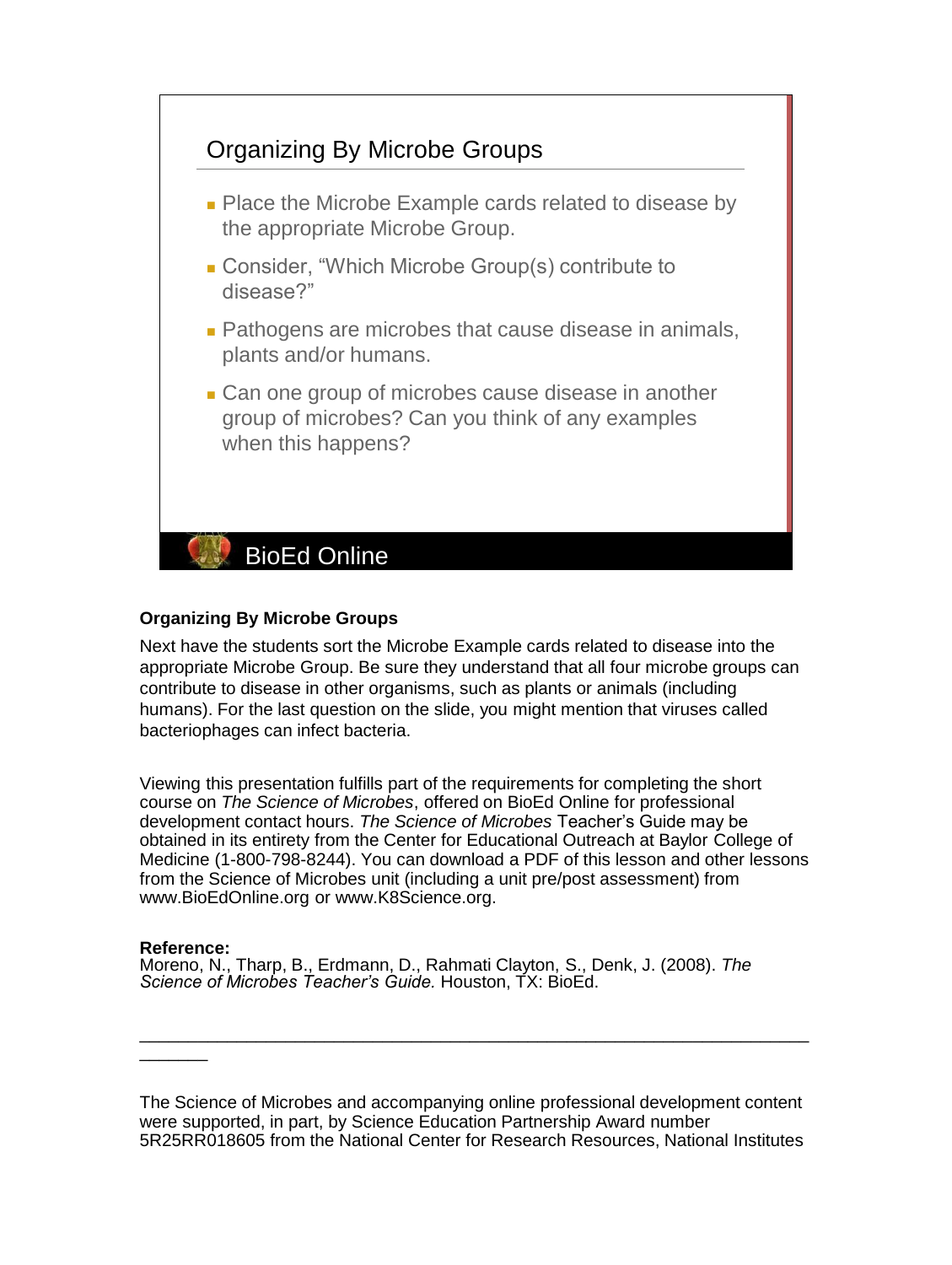of Health (NIH) to Baylor College of Medicine. The unit was developed in partnership with the Baylor-UT Houston Center for AIDS Research, an NIH-funded program (AI036211). The opinions, findings, and conclusions expressed in this presentation are solely those of the authors and do not necessarily reflect the views of Baylor College of Medicine or the sponsoring agencies.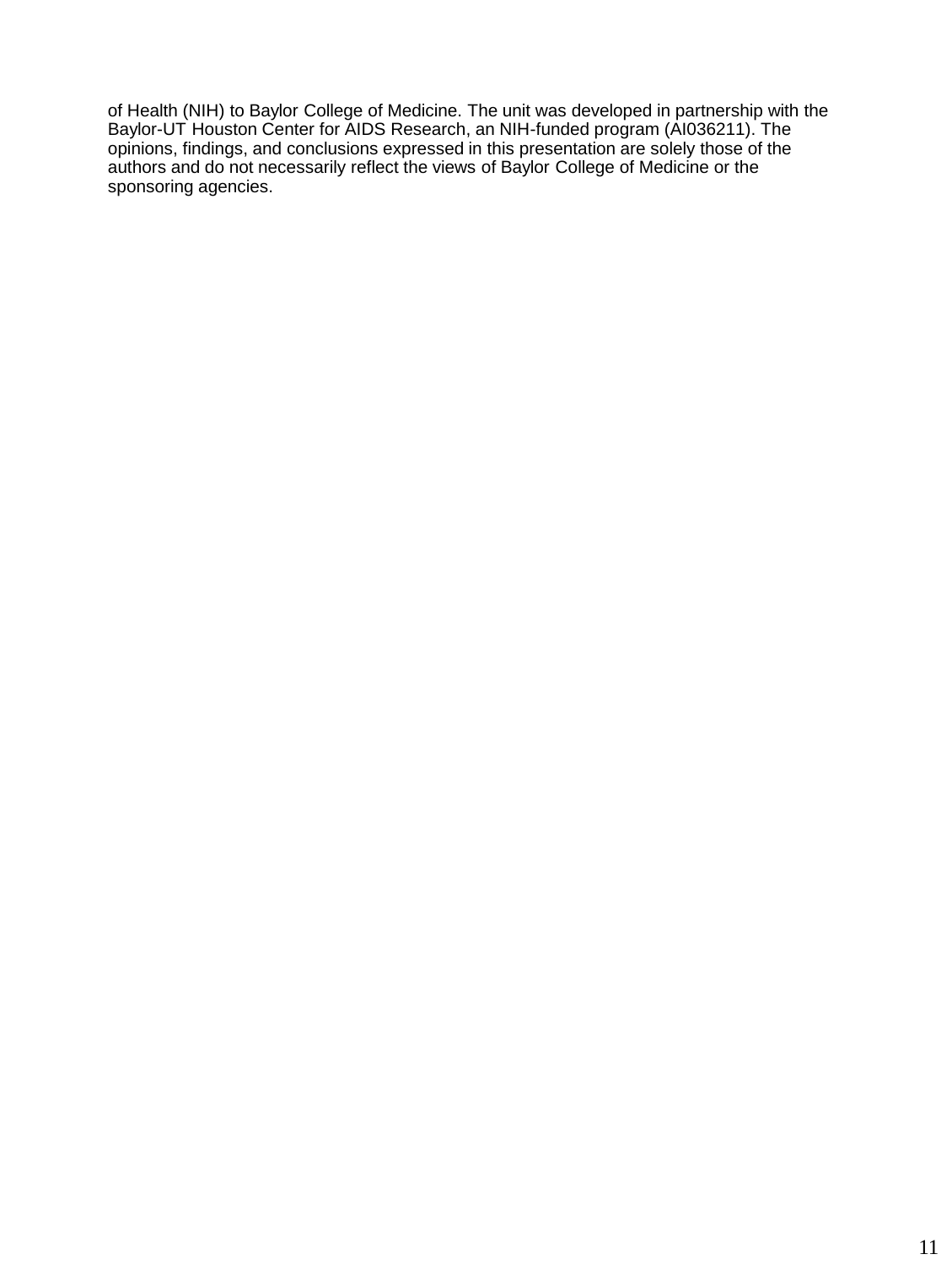

#### **Examples of Microbes as Causes of Disease**

The majority of microbes are not harmful, and many are helpful. But some microbes,<br>called pathogens : infect and cause disease in host organisms, which may be<br>humans, plants, animals or even other microbes, Many species ha

Ask students to identify differences and similarities between microbes used in food<br>production and those that cause disease. Lead a discussion about the different roles of<br>microbes, making sure that students understand tha

Finally, ask students to explain why we should care about microbes, and have them record any new ideas on their concept maps.

**\***A pathogen is any disease-causing organism.

\_\_\_\_\_\_\_\_\_\_\_\_\_\_\_\_\_\_\_\_\_\_\_\_\_\_\_\_\_\_\_\_\_\_\_\_\_\_

Viewing this presentation fulfills part of the requirements for completing the short course on *The Science of Microbes*, offered on BioEd Online for professional development contact hours. *The Science of Microbes* Teacher's Guide may be obtained in its entirety from the Center for Educational Outreach at Baylor College of Medicine (1-800-798-8244). You can download a PDF of this lesson and other lessons from the Science of Microbes unit (including a unit pre/post assessment) from www.BioEdOnline.org or www.K8Science.org.

#### **Reference:**

Moreno, N., Tharp, B., Erdmann, D., Rahmati Clayton, S., Denk, J. (2008). *The Science of Microbes Teacher's Guide.* Houston, TX: BioEd.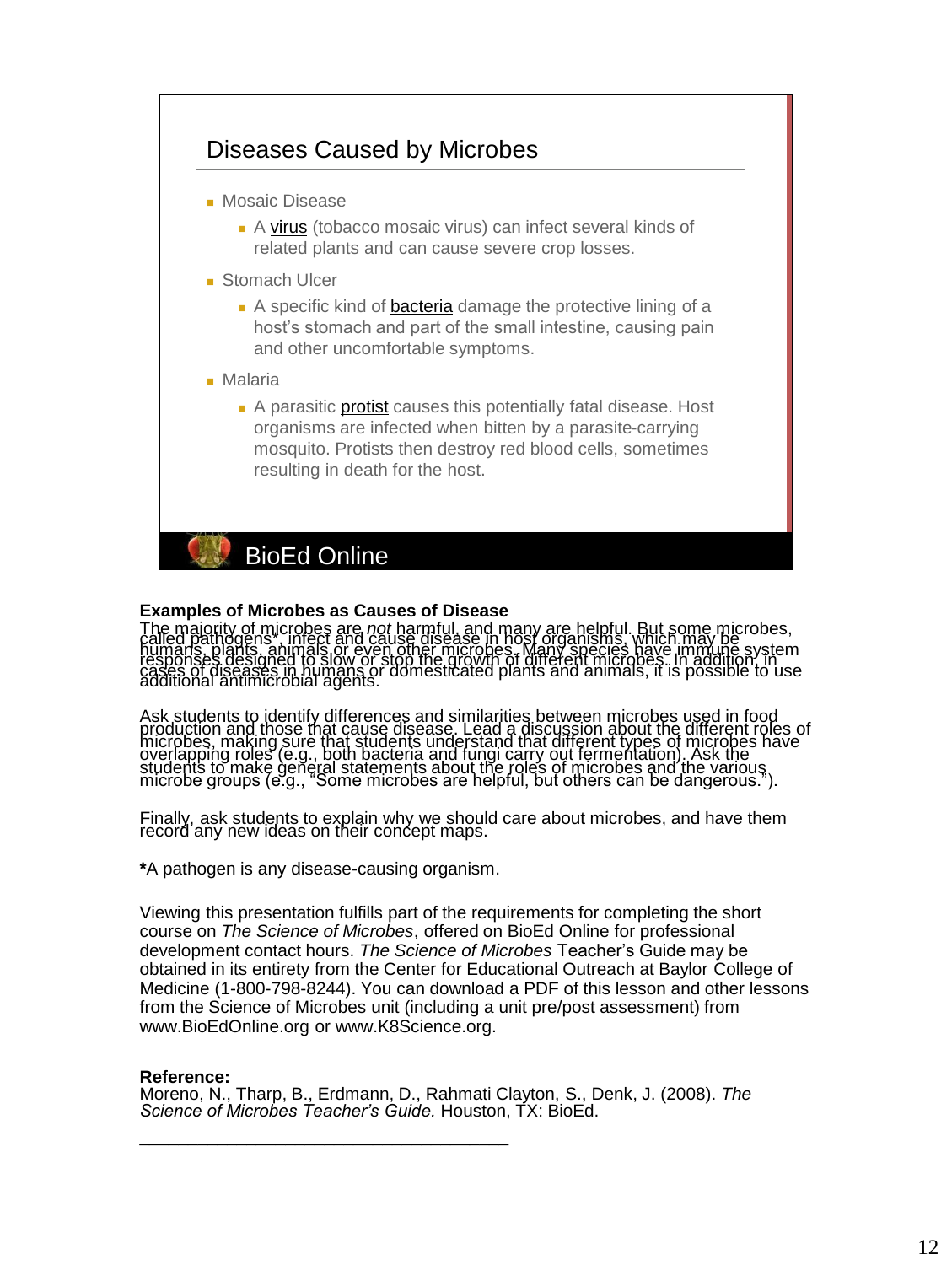The Science of Microbes and accompanying online professional development content were supported, in part, by Science Education Partnership Award number 5R25RR018605 from the National Center for Research Resources, National Institutes of Health (NIH) to Baylor College of Medicine. The unit was developed in partnership with the Baylor-UT Houston Center for AIDS Research, an NIH-funded program (AI036211). The opinions, findings, and conclusions expressed in this presentation are solely those of the authors and do not necessarily reflect the views of Baylor College of Medicine or the sponsoring agencies.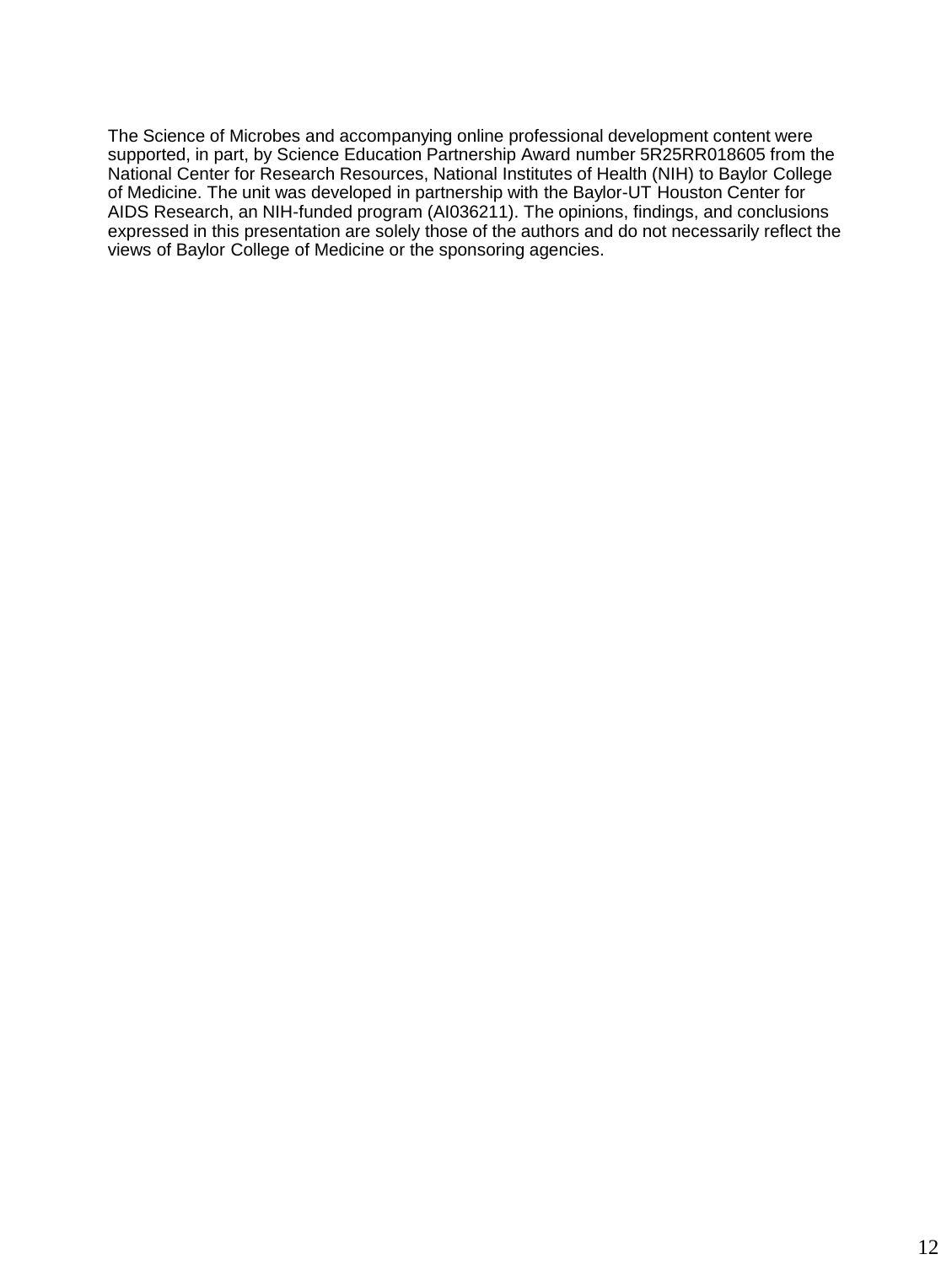# Organizing by Microbe Groups

- Place the Microbe Example cards related to ecosystem/environment by the appropriate Microbe Group.
- Consider, "Which Microbe Groups contribute to the ecosystem/environment? Why can't we see microbes working in the ecosystem?" and "What general statement can we make about the importance of all microbes?"

# BioEd Online

### **Organizing By Microbe Groups**

Have students sort the Microbe Example cards related to ecosystem/environment into the appropriate Microbe Group. Be sure students understand that bacteria, protists and fungi are part of the nutritional and other cycles in ecosystems/environments, and that viruses are not (although viruses, which invade host cells, can affect population balances). Viruses are not essential to ecosystem functions. We usually cannot see microbes working in the ecosystem/environment because most are microscopic. Emphasize that although microbes are very small, their contributions are essential.

Ask students to make general statements about the roles of microbes (e.g., "Some microbes are helpful, but others can be dangerous.").

Viewing this presentation fulfills part of the requirements for completing the short course on *The Science of Microbes*, offered on BioEd Online for professional development contact hours. *The Science of Microbes* Teacher's Guide may be obtained in its entirety from the Center for Educational Outreach at Baylor College of Medicine (1-800-798-8244). You can download a PDF of this lesson and other lessons from the Science of Microbes unit (including a unit pre/post assessment) from www.BioEdOnline.org or www.K8Science.org.

#### **Reference:**

Moreno, N., Tharp, B., Erdmann, D., Rahmati Clayton, S., Denk, J. (2008). *The Science of Microbes Teacher's Guide.* Houston, TX: BioEd.

 $\overline{\phantom{a}}$  , and the set of the set of the set of the set of the set of the set of the set of the set of the set of the set of the set of the set of the set of the set of the set of the set of the set of the set of the s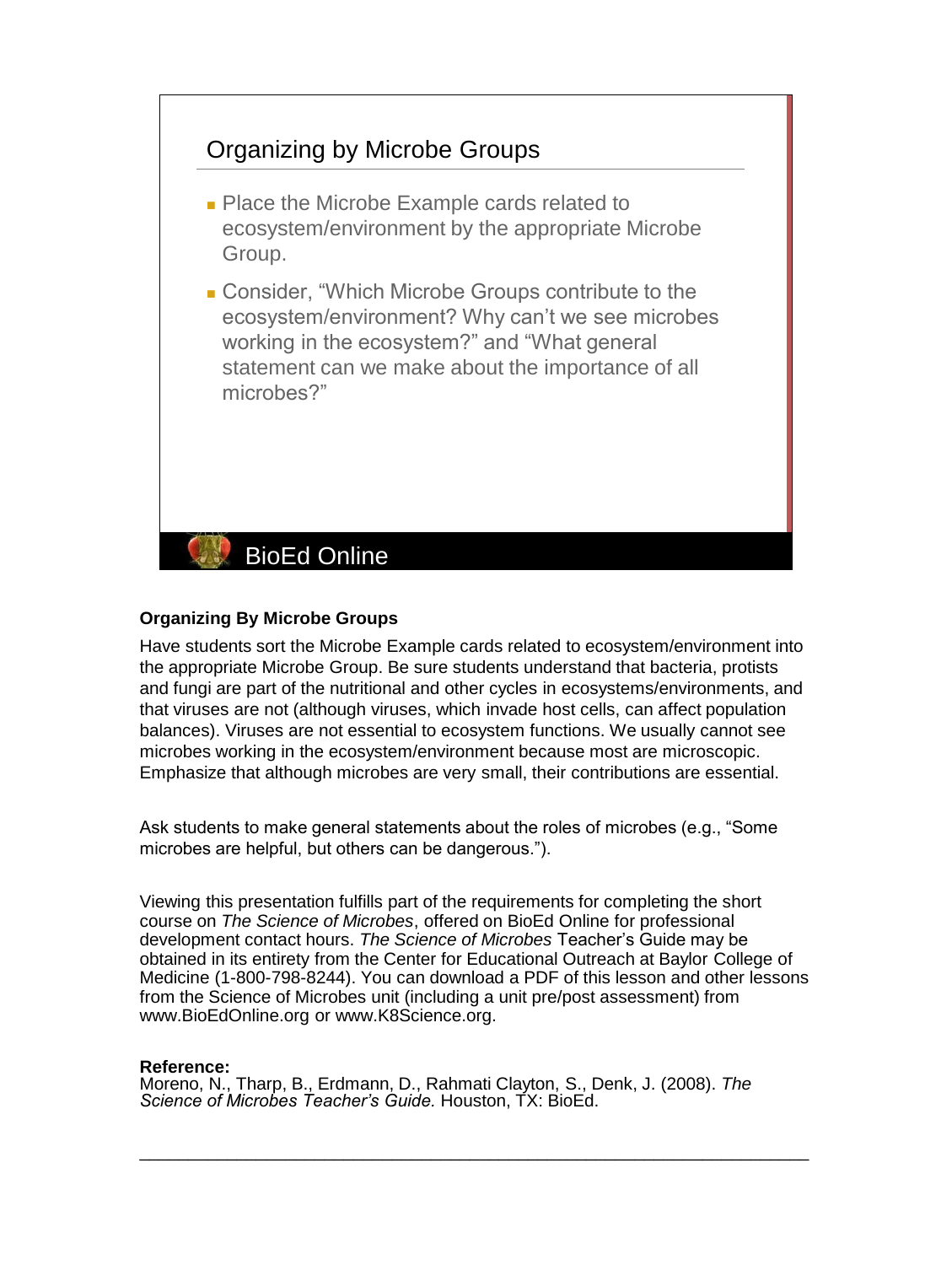The Science of Microbes and accompanying online professional development content were supported, in part, by Science Education Partnership Award number 5R25RR018605 from the National Center for Research Resources, National Institutes of Health (NIH) to Baylor College of Medicine. The unit was developed in partnership with the Baylor-UT Houston Center for AIDS Research, an NIH-funded program (AI036211). The opinions, findings, and conclusions expressed in this presentation are solely those of the authors and do not necessarily reflect the views of Baylor College of Medicine or the sponsoring agencies.

 $\overline{\phantom{a}}$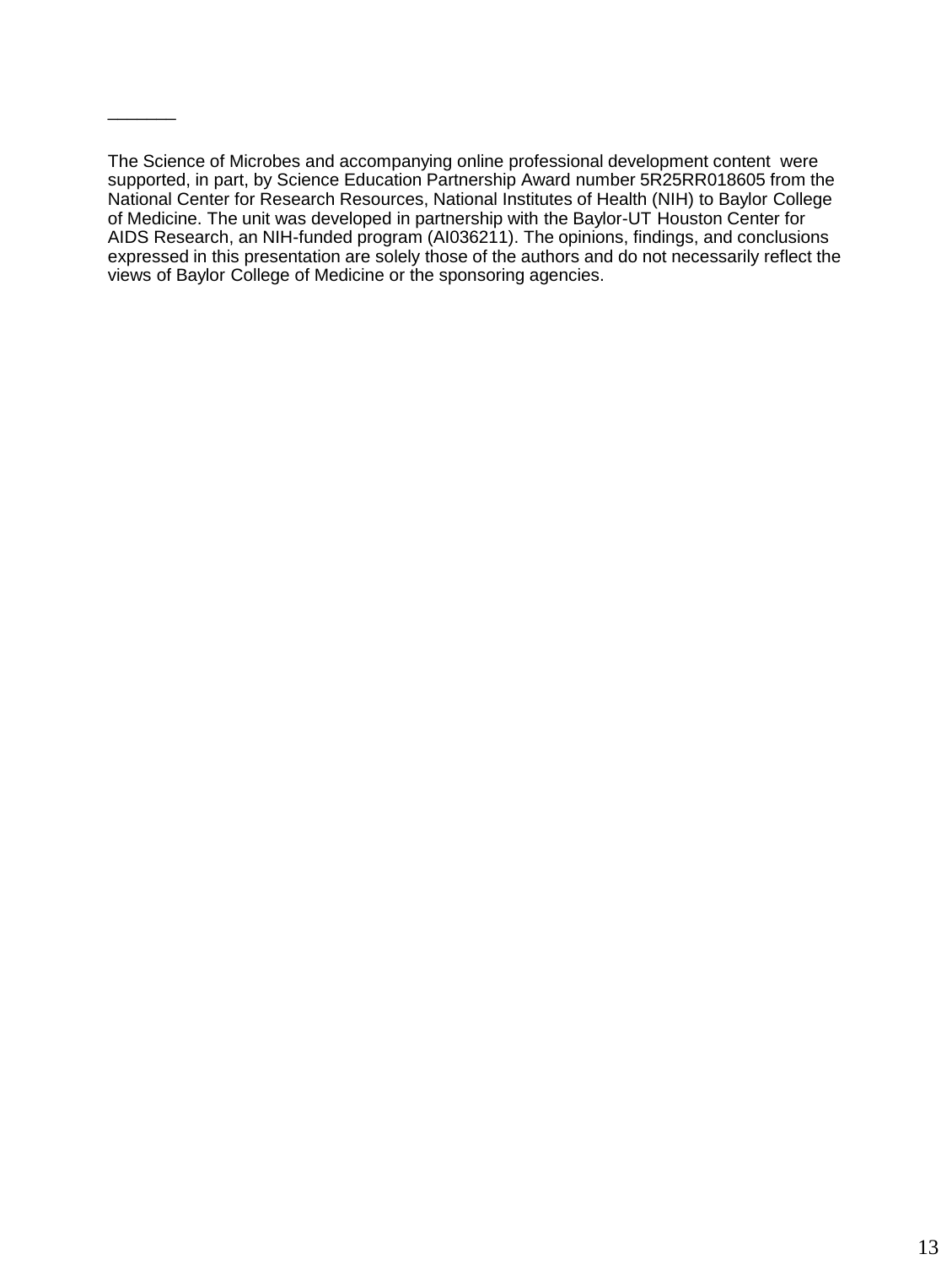

### **Examples of Microbes in the Environment**

Microbes are naturally-occurring almost everywhere. From backyard compost piles to<br>acidic hot springs, they play multiple roles in every ecosystem. Some of these roles include decomposition, symbiotic relationships with other organisms, nutrient cycling,<br>and manufacture of compounds needed by other organisms.

Viewing this presentation fulfills part of the requirements for completing the short course on *The Science of Microbes*, offered on BioEd Online for professional development contact hours. *The Science of Microbes* Teacher's Guide may be obtained in its entirety from the Center for Educational Outreach at Baylor College of Medicine (1-800-798-8244). You can download a PDF of this lesson and other lessons from the Science of Microbes unit (including a unit pre/post assessment) from www.BioEdOnline.org or www.K8Science.org.

#### **Reference:**

 $\overline{\phantom{a}}$ 

Moreno, N., Tharp, B., Erdmann, D., Rahmati Clayton, S., Denk, J. (2008). *The Science of Microbes Teacher's Guide.* Houston, TX: BioEd.

# **Image Reference: [THERE IS NO IMAGE]**

The Science of Microbes and accompanying online professional development content were supported, in part, by Science Education Partnership Award number 5R25RR018605 from the National Center for Research Resources, National Institutes of Health (NIH) to Baylor College of Medicine. The unit was developed in partnership with the Baylor-UT Houston Center for AIDS Research, an NIH-funded program

\_\_\_\_\_\_\_\_\_\_\_\_\_\_\_\_\_\_\_\_\_\_\_\_\_\_\_\_\_\_\_\_\_\_\_\_\_\_\_\_\_\_\_\_\_\_\_\_\_\_\_\_\_\_\_\_\_\_\_\_\_\_\_\_\_\_\_\_\_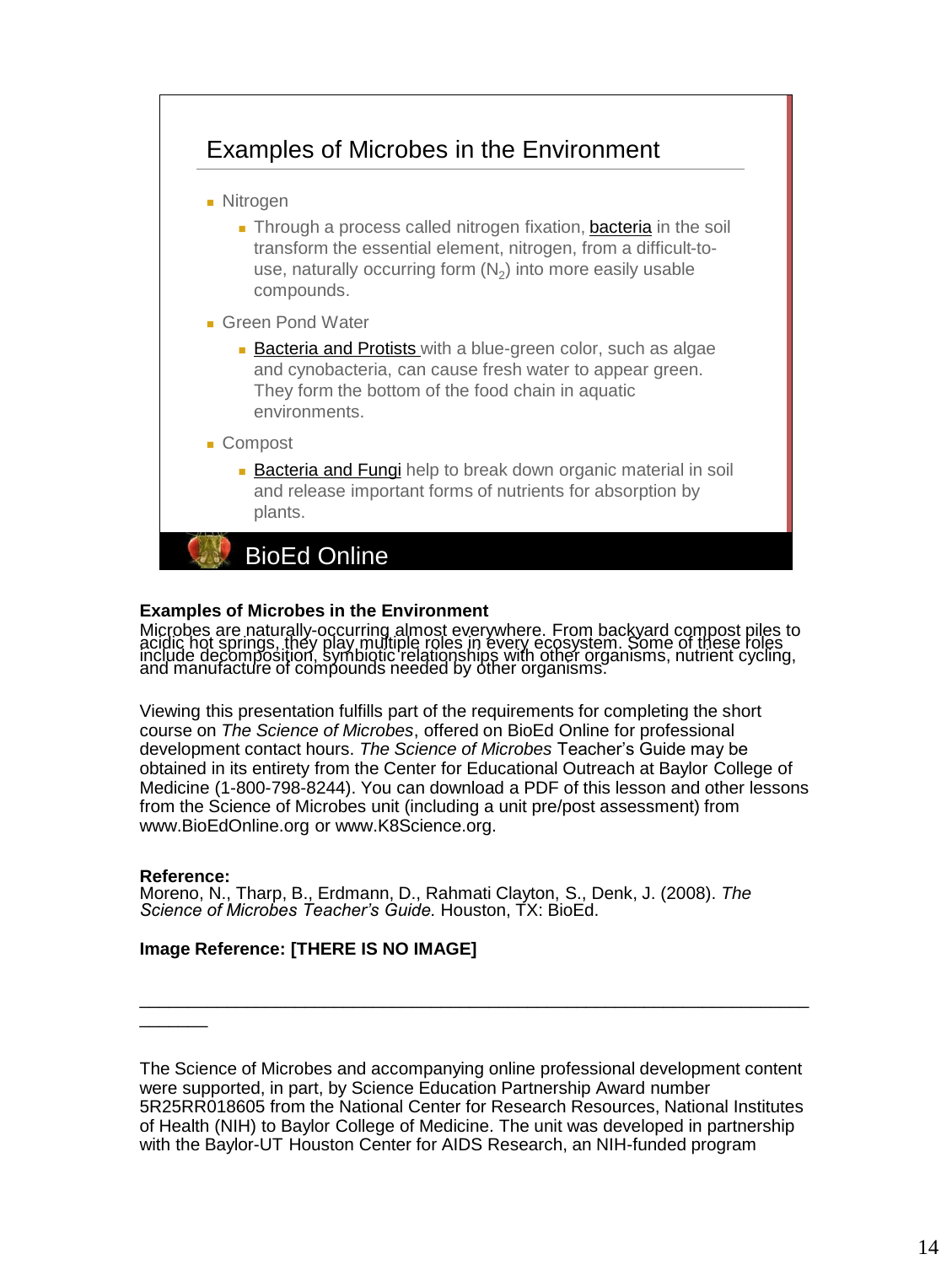(AI036211). The opinions, findings, and conclusions expressed in this presentation are solely those of the authors and do not necessarily reflect the views of Baylor College of Medicine or the sponsoring agencies.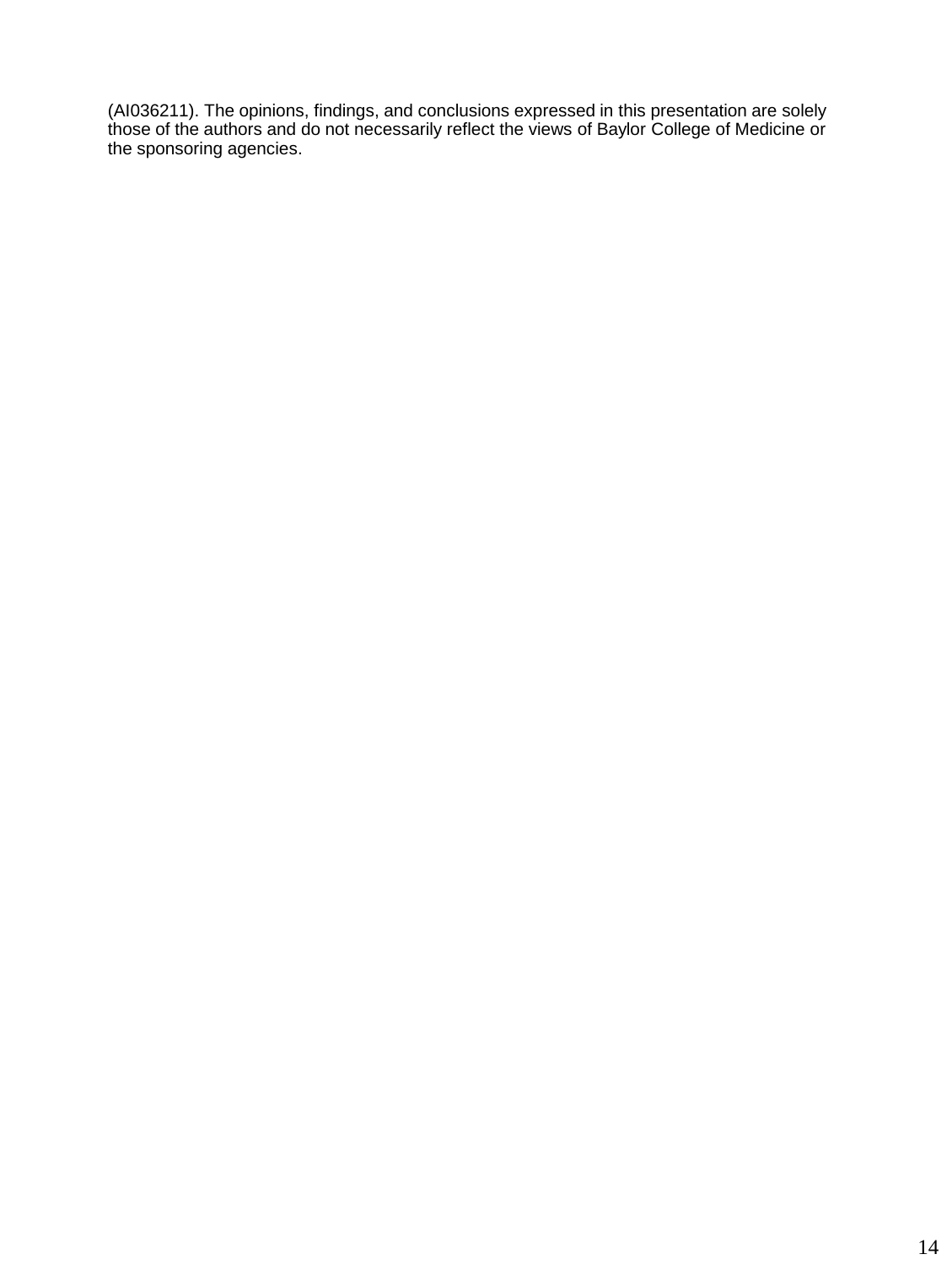# **Extensions**

- What are other examples of foods produced by using microbes?
- Investigate the processes by which common foods like root beer, cheese, soy sauce and vinegar are made.



BioEd Online

# **Extensions**

Students might not realize that many ordinary foods are made with microbes. Vinegar, for example, is soured wine. Different vinegars obtain their flavors from the type of wine fermented (e.g., apple cider vinegar is made from apple cider wine, which is fermented apple cider) or from their surroundings after/during fermentation (e.g., balsamic vinegar is flavored by the balsamic fir wood barrels in which it is aged). Sauerkraut, soy sauce, coffee and chocolate also are produced with the help of microbes.

A recipe to make vinegar can be found at this address: http://recipes.howstuffworks.com/how-vinegar-works2.htm.

To see how cheese is made, visit http://recipes.howstuffworks.com/cheese.htm. (Scroll to the bottom of the first screen to see the short video demonstrating several steps in the cheese making process.)

Another cheese video is available at http://videos.howstuffworks.com/hsw/15890 rotten-but-not-forgotten-the-key-ingredients-of-cheese-video.htm.

A great video on the making of chocolate can be viewed at http://video.aol.com/videodetail/how-chocolate-is-made/3813527574.

Viewing this presentation fulfills part of the requirements for completing the short